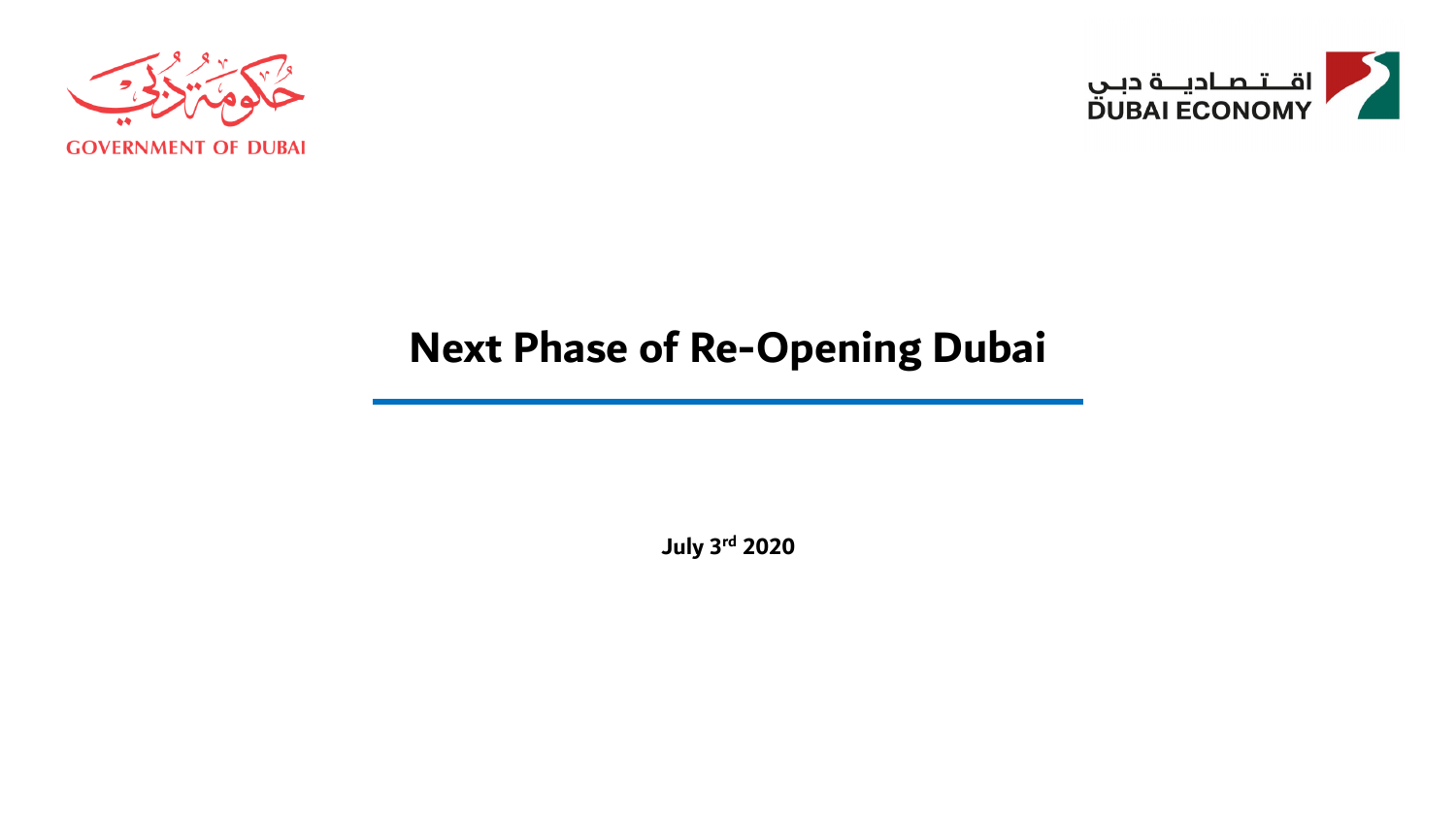### Economic activities resumption (starting July 4<sup>th</sup>)

### **Description** Med transmission risk

- Recreational Activities DED
- Summer Camps DED
- Spa and Massage Centres DED
- Indoor Theme Parks (IMG) DED
- Sports Facilities Rental (Inclusive of Dubai Sports World starting
- 2<sup>nd</sup> July)- Guidelines will be shared through the concerned entity

### **General Guidelines and Restrictions**

### **Social Distancing**

- 2m between individuals
- 2m between groups
- 4sqm per individual in a given space.

#### **Cleaning and Hygiene**

- Ensure cleaning and hygiene of all common area, equipment, other facilities
- Installation of hand sanitizers in all common areas.
- Refer to Dubai Municipality website for cleaning and hygiene guidelines and to select accredited cleaning and disinfection company.

### **National Sterilization Program**

• Operating hours must be outside the national sterilization program timings (if reactivated)

#### **Quarantine**



 $\circ$ 

• Adhere to test and quarantine guidelines set by the authorities for all traveling UAE residents, transit/transfer, and tourists.

#### **Mandatory Temperature screening**

- All staff, guests, clients, or anyone entering the facility must go through temperature screening.
- If temperature was equal or above 37.5, they will be denied entry.

#### **Mandatory Wearing of masks**

• All individuals must wear mask at all time (while considering the announced exemptions)

#### **Clear SOPs**

NII)

• Ensure documenting the SOPs for dealing with confirmed/suspect COVID cases in line with the guidelines set by the authorities.

### **Resuming activities**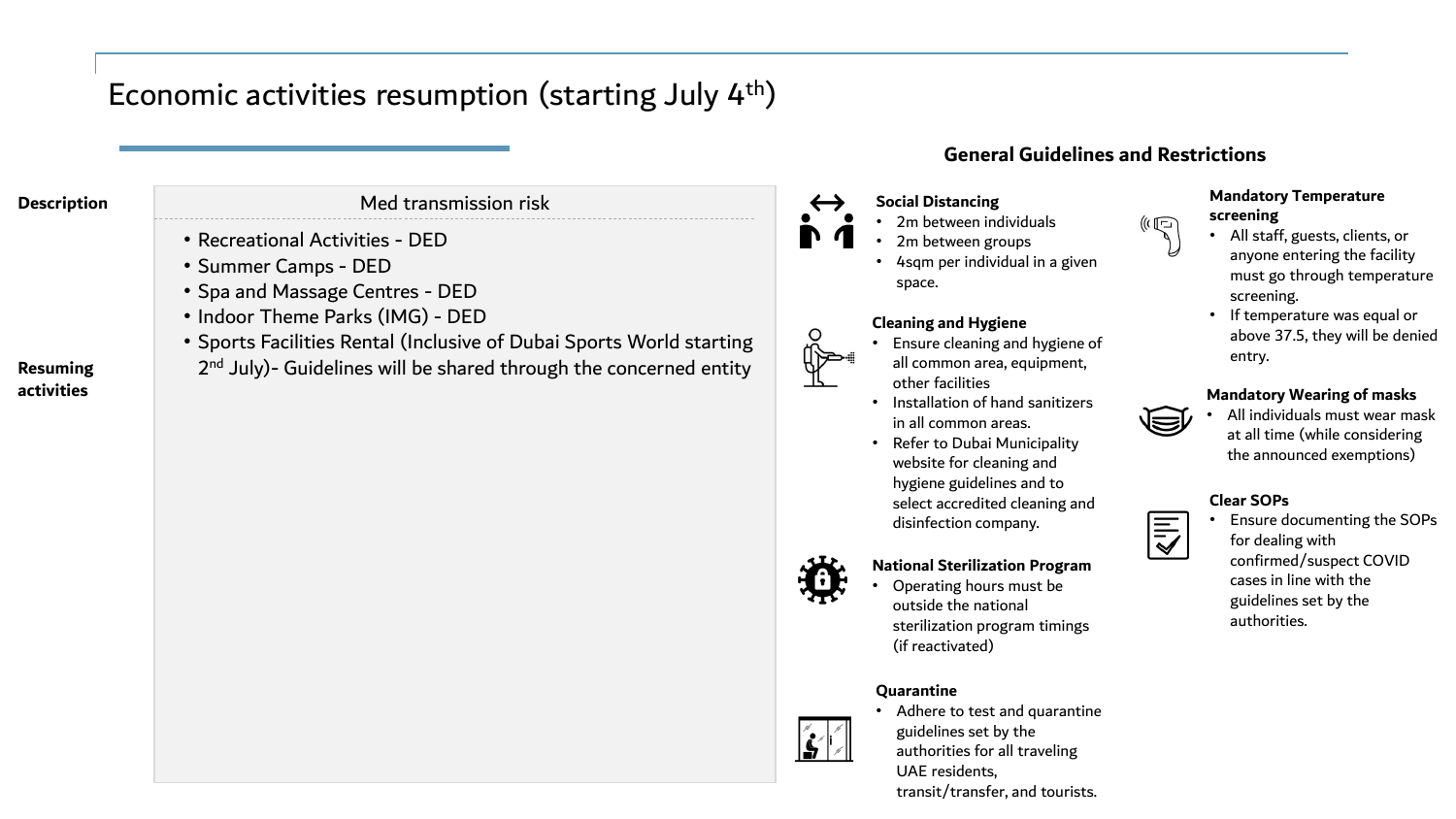| <b>Risk</b> | <b>Social Distance</b> |  |  | <b>Economy</b> | Importance to |  |
|-------------|------------------------|--|--|----------------|---------------|--|
| н           | м                      |  |  | н              | м             |  |

| н | ≡conomy |  |
|---|---------|--|
|   |         |  |

| Activities included in the sector                                                                                                                                                                                                                         |                            | <b>RESTRICTIONS AND PROTOCOLS</b><br>DEFINING ROLES: R-Regulate, CR-Control, CM- Compliance, S-Support                                                                                                                                                                                                                                                                                                                                                                                                                                                                                                                                                                                                                                                                                                                                                                                                       |              |                  |                 |     |
|-----------------------------------------------------------------------------------------------------------------------------------------------------------------------------------------------------------------------------------------------------------|----------------------------|--------------------------------------------------------------------------------------------------------------------------------------------------------------------------------------------------------------------------------------------------------------------------------------------------------------------------------------------------------------------------------------------------------------------------------------------------------------------------------------------------------------------------------------------------------------------------------------------------------------------------------------------------------------------------------------------------------------------------------------------------------------------------------------------------------------------------------------------------------------------------------------------------------------|--------------|------------------|-----------------|-----|
| $\circ$ Fun fairs<br>o Facilities offering rides                                                                                                                                                                                                          | <b>Actions</b>             | <b>Short Description</b>                                                                                                                                                                                                                                                                                                                                                                                                                                                                                                                                                                                                                                                                                                                                                                                                                                                                                     | Organization | <b>Employees</b> | <b>Visitors</b> | Gov |
| $\circ$ Soft play facilities, indoor playground and<br>adventures<br>o Inflatable playgrounds<br>o Virtual reality facilities<br>o Edutainment facilities<br>o Facilities offering interactive entertainment<br>activities<br>o Arcades<br>o Escape rooms |                            | • All facilities must ensure appropriate infection control measures are applied and<br>sanitization is accomplished pre-opening and on daily basis. This can be arranged in-<br>house or through an approved cleaning and disinfection company from the list<br>provided by Dubai Municipality (DM) through https://www.dm.gov.ae/health-<br>safety-approved-list/, or by contacting Dubai Municipality's command room by<br>dialing 8004006.<br>An appropriate disinfection schedule should be adopted to ensure constant<br>sanitization of the used area and avoid any harmful chemicals and materials that<br>may compromise the health of the children and individuals with respiratory illnesses<br>or medical conditions.<br>Clean all the common surfaces, and common areas of the facility after every use (or<br>minimum once every hour) such as toilets, escalators, elevators, rails, counters, |              |                  |                 |     |
| Activities excluded in the sector                                                                                                                                                                                                                         | 1. Hygiene                 | countertop, harness, frequently touched items, rides, helmets, virtual reality glasses,                                                                                                                                                                                                                                                                                                                                                                                                                                                                                                                                                                                                                                                                                                                                                                                                                      |              |                  |                 |     |
| • Parties and social gatherings<br>Baby and toddler soft play areas (i.e Ball pit)                                                                                                                                                                        | and<br><b>Sanitization</b> | reused cash consoles, gadgets, vehicles etc.<br>• The facility should designate a hygiene officer from the team to supervise the daily<br>and continuous cleaning and be trained on the best practices based on DM<br>requirements. Special disposal bins to be made available at all key entrances and in<br>common areas for medical waste [masks, gloves etc.] and these should be<br>frequently cleared [minimum once every two hours].<br>All employees to be trained on DMHS Guidelines for application during operations.<br>• Visitors shoes and bags are encouraged to be sanitized upon entry of any play area                                                                                                                                                                                                                                                                                     | <b>CR</b>    | <b>CM</b>        | <b>CM</b>       | R.  |
| <b>Operating</b><br>N/A<br><b>Hours</b><br><b>Consumer</b><br>N/A                                                                                                                                                                                         |                            | with soft flooring.<br>Mandatory provision of hand sanitizer dispensers across the facility and common<br>areas.<br>• The head-mounted devices or the headset, including the attached headphones,<br>faceplate, straps and hand and foot trackers will be cleaned and disinfected after<br>every use and wiped clean of chemical residue to ensure they are suitable for                                                                                                                                                                                                                                                                                                                                                                                                                                                                                                                                     |              |                  |                 |     |
| <b>Visiting Hours</b>                                                                                                                                                                                                                                     |                            | personal use.<br>• For the lenses inside the headset, alcohol-wipe lens cleaners are to be used.                                                                                                                                                                                                                                                                                                                                                                                                                                                                                                                                                                                                                                                                                                                                                                                                             |              |                  |                 |     |
| 50%<br><b>Capacity Level</b>                                                                                                                                                                                                                              |                            |                                                                                                                                                                                                                                                                                                                                                                                                                                                                                                                                                                                                                                                                                                                                                                                                                                                                                                              |              |                  |                 |     |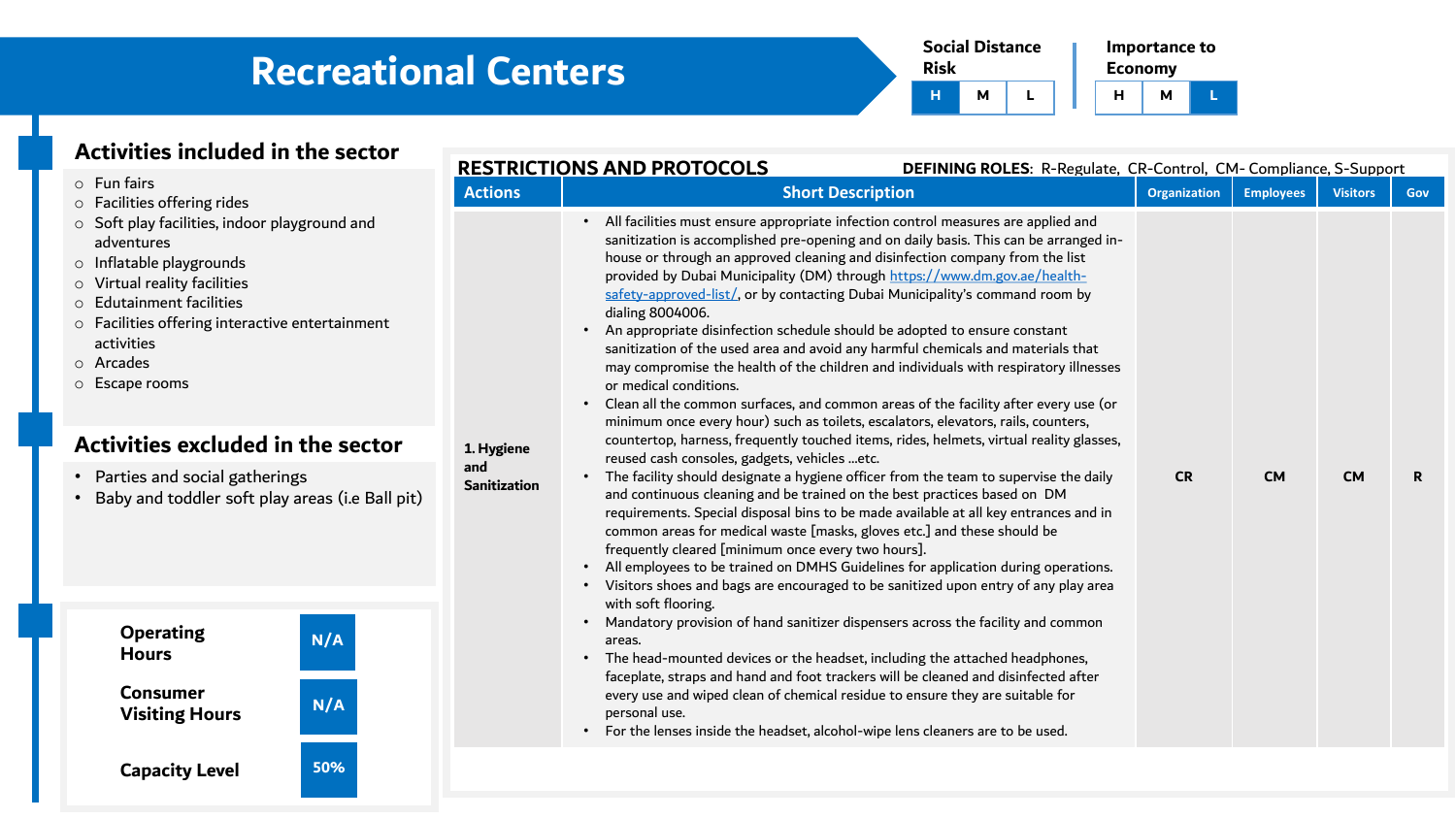| <b>Risk</b> | <b>Social Distance</b> |  |  | <b>Economy</b> | Importance to |  |
|-------------|------------------------|--|--|----------------|---------------|--|
| н           | м                      |  |  | н              | м             |  |

| ◡ | LUIIUIIIV |  |
|---|-----------|--|
|   |           |  |

| Activities included in the sector                                                                                                                                                                                    |                                                  | <b>RESTRICTIONS AND PROTOCOLS</b><br>DEFINING ROLES: R-Regulate, CR-Control, CM-Compliance, S-Support                                                                                                                                                                                                                                                                                                                                                                                                                                                                                                                                                                                                                                                                                                                                                                                                                                                                                                                                                                                            |                     |                  |                 |              |
|----------------------------------------------------------------------------------------------------------------------------------------------------------------------------------------------------------------------|--------------------------------------------------|--------------------------------------------------------------------------------------------------------------------------------------------------------------------------------------------------------------------------------------------------------------------------------------------------------------------------------------------------------------------------------------------------------------------------------------------------------------------------------------------------------------------------------------------------------------------------------------------------------------------------------------------------------------------------------------------------------------------------------------------------------------------------------------------------------------------------------------------------------------------------------------------------------------------------------------------------------------------------------------------------------------------------------------------------------------------------------------------------|---------------------|------------------|-----------------|--------------|
| $\circ$ Fun fairs<br>o Facilities offering rides                                                                                                                                                                     | <b>Actions</b>                                   | <b>Short Description</b>                                                                                                                                                                                                                                                                                                                                                                                                                                                                                                                                                                                                                                                                                                                                                                                                                                                                                                                                                                                                                                                                         | <b>Organization</b> | <b>Employees</b> | <b>Visitors</b> | <b>Gov</b>   |
| o Soft play facilities, indoor playground and<br>adventures<br>o Inflatable playgrounds<br>Virtual reality facilities<br><b>Edutainment facilities</b><br>$\circ$<br>o Facilities offering interactive entertainment | 1. Hygiene and<br><b>Sanitization</b><br>(Conti) | High intensity cleaning and disinfection to be undertaken at the end of<br>every day on all VR equipment. 60 minute disinfection cycle for each set of<br>VR equipment.<br>• All room based games (escape room or jumble) should sanitize and<br>disinfect after each and every used room before allowing the next group to<br>use it.                                                                                                                                                                                                                                                                                                                                                                                                                                                                                                                                                                                                                                                                                                                                                           |                     |                  |                 |              |
| activities<br>o Arcades<br>o Escape rooms<br>Activities excluded in the sector<br>• Parties and social gatherings<br>Baby and toddler soft play areas (i.e Ball pit)                                                 | 2. Staff                                         | All health & safety guidelines/standards are followed in staff<br>$\bullet$<br>accommodation & transport facilities in line with DM Health & Safety<br>Guidelines ["DMHS"].<br>All protocols prescribed by DMHS must be adhered to prior to staff<br>entering the premises.<br>Staff should wear masks at all time.<br>If anyone of the staff was confirmed positive according to a COVID-19 PCR<br>test by an accredited facility, they are not to return unless they are granted<br>a medical certificate (clearance certificate) endorsed by DHA stating that<br>they are discharged from isolation.                                                                                                                                                                                                                                                                                                                                                                                                                                                                                          | <b>CR</b>           | <b>CM</b>        | <b>CM</b>       | $\mathbf{R}$ |
| <b>Operating</b><br>N/A<br><b>Hours</b><br><b>Consumer</b><br>N/A<br><b>Visiting Hours</b><br>50%<br><b>Capacity Level</b>                                                                                           | 3. Scanning and<br><b>Emergency Plan</b>         | Mandatory contactless screening for staff, guests, visitors & contractors<br>based on DMHS guidelines [If a visitor temperature ≥37.5 Celsius, he/she<br>will be prohibited to enter the facility].<br>If a case of illness is detected amongst visitors or staff presenting COVID-<br>19 symptoms such as fever (≥37.5°C), cough, myalgia or fatigue, shortness<br>of breath, sore throat, runny nose, diarrhea and nausea, headache, or loss of<br>sense of smell or taste, DHA hotline number 800342 should be contacted<br>by the facility.<br>• The facility administration must dedicate an isolation room, and set<br>procedures to handle COVID-19 suspect/confirmed cases as well as the<br>disinfection procedures as per DHA/DM guidelines.<br>The facility must maintain adequate records of its staff and visitors<br>$\bullet$<br>(whether users or individuals accompanying them), including names,<br>telephone numbers and visit dates, to assist if contact tracing becomes<br>necessary. And also to maintain accurate work records of staff for contact<br>tracing purposes. | <b>CR</b>           | <b>CM</b>        | <b>CM</b>       | R.           |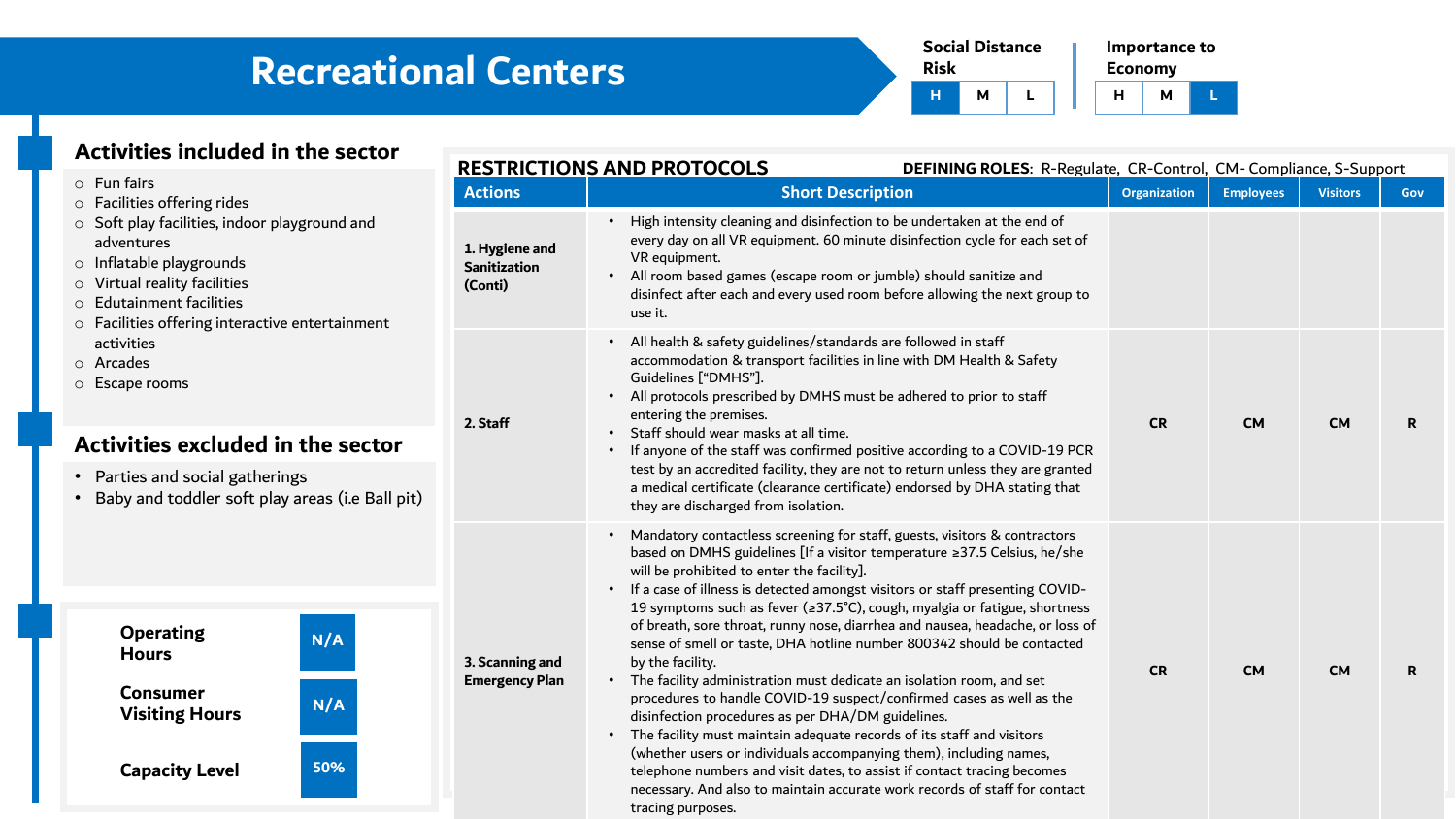

| Activities included in the sector                                                                                                                                                                                                                                                                                         |                | <b>RESTRICTIONS AND PROTOCOLS</b><br>DEFINING ROLES: R-Regulate, CR-Control, CM-Compliance, S-Support                                                                                                                                                                                                                                                                                                                                                                                                                                                                                                                                                                                                                                                                                                                                                                          |              |                  |                 |     |
|---------------------------------------------------------------------------------------------------------------------------------------------------------------------------------------------------------------------------------------------------------------------------------------------------------------------------|----------------|--------------------------------------------------------------------------------------------------------------------------------------------------------------------------------------------------------------------------------------------------------------------------------------------------------------------------------------------------------------------------------------------------------------------------------------------------------------------------------------------------------------------------------------------------------------------------------------------------------------------------------------------------------------------------------------------------------------------------------------------------------------------------------------------------------------------------------------------------------------------------------|--------------|------------------|-----------------|-----|
| $\circ$ Fun fairs<br>$\circ$ Facilities offering rides<br>$\circ$ Soft play facilities, indoor playground and<br>adventures<br>$\circ$ Inflatable playgrounds<br>o Virtual reality facilities<br>○ Edutainment facilities<br>o Facilities offering interactive entertainment<br>activities<br>o Arcades<br>o Escape rooms | <b>Actions</b> | <b>Short Description</b><br>Racks dedicated for bags and shoes must be sanitized after every use.<br>Lockers and changing rooms are permitted conditional that cleaning and sanitization<br>is performed after every use, or at a minimum of once every hour, and social<br>distancing must be maintained at all times in these areas. If operators unable to<br>maintain the strict cleaning, sanitization regimes, and social distancing rules then<br>these facilities must be closed.<br>• All shared items, such as helmets, virtual reality glasses, joysticks, buttons, prize slots<br>and card readers or others, they should be fully disinfected after every use. Reused<br>items should also be disinfected/sanitized such as wrist bands, re-used money,<br>ticketsetc.<br>• Single use items should be provided especially for high risk items such as socks, and | Organization | <b>Employees</b> | <b>Visitors</b> | Gov |
| 4. Facility<br>Activities excluded in the sector<br><b>Restrictions</b><br>• Parties and social gatherings<br>• Baby and toddler soft play areas (i.e Ball pit)                                                                                                                                                           |                | lanyards.<br>For enclosed soft play sections, external shoes should be forbidden, unless operators<br>can provide the disposable shoes plastic cover.<br>Exposed soft toys for distribution should not be permitted, unless sanitized and/or<br>wrapped properly.<br>• If the facility includes role play activities then all facility's garments, or uniforms must<br>be sanitized after every use.<br>• For supplies and deliveries, the facility should have a designated drop off spot.<br>Delivery and pick up should be a contactless procedure that happens outside                                                                                                                                                                                                                                                                                                     | <b>CR</b>    | <b>CM</b>        | <b>CM</b>       | R   |
| <b>Operating</b><br>N/A<br><b>Hours</b>                                                                                                                                                                                                                                                                                   |                | operating hours. All items should be adequately disinfected before use in the facility.<br>• All maintenance workers should operate outside operational hours.<br>Designated public entry and exit points should be specified. Staggered entry and exit<br>should be arranged and crowding should be avoided/managed properly.<br>• No party bookings, events or celebrations are allowed in the facility.                                                                                                                                                                                                                                                                                                                                                                                                                                                                     |              |                  |                 |     |

**Capacity Level 50%**

**Visiting Hours N/A**

**Consumer**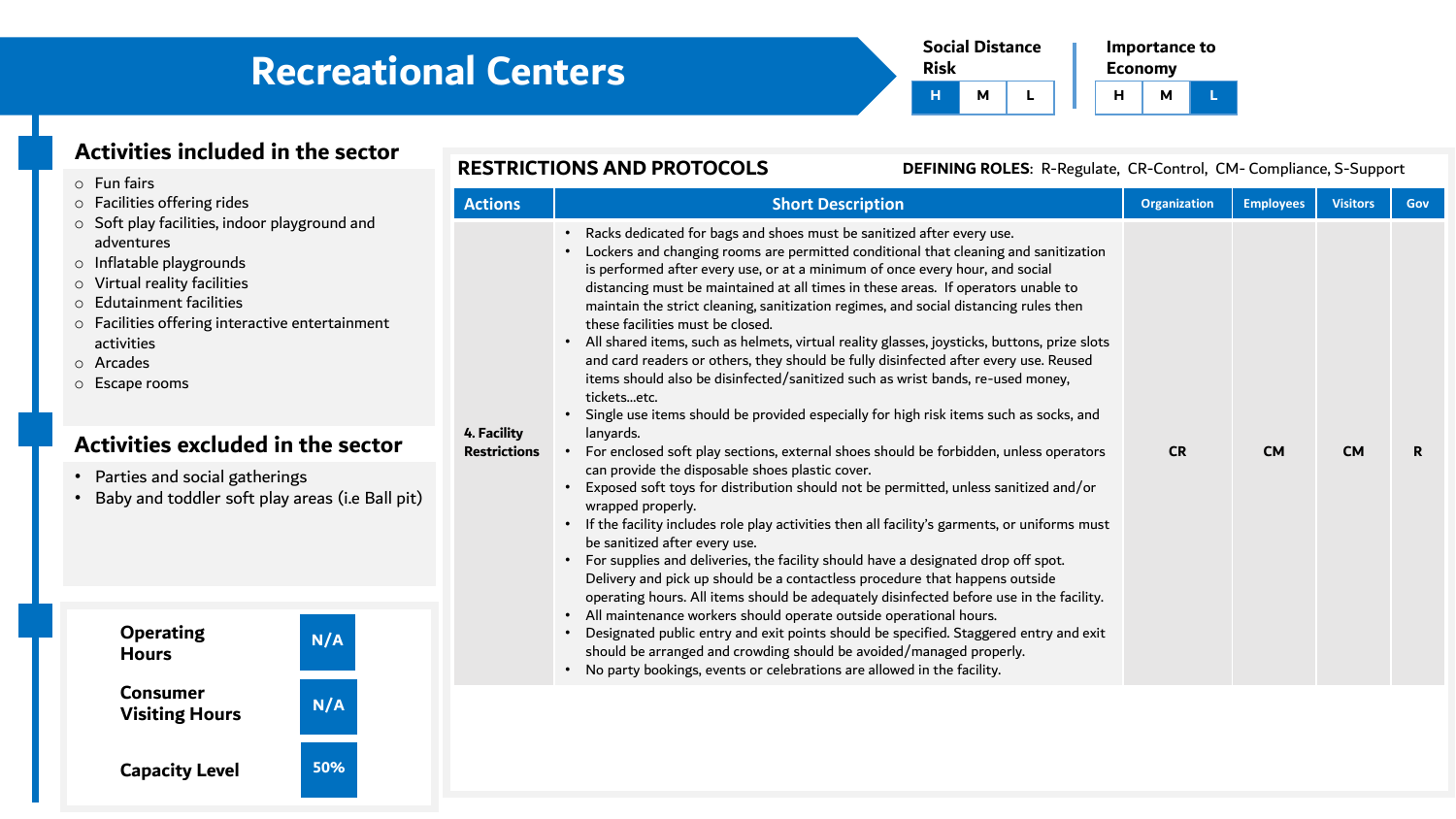

| Activities included in the sector                                                                                                                                                                                                                                                                                                                                                                                                                                                                                                                                                           |     |                 | <b>RESTRICTIONS AND PROTOCOLS</b><br>DEFINING ROLES: R-Regulate, CR-Control, CM-Compliance, S-Support                                                                                                                                                                                                                                                                                                                                                                                                                                                                                                                                                                                                                                                                                                                                                    |                     |                  |                 |            |
|---------------------------------------------------------------------------------------------------------------------------------------------------------------------------------------------------------------------------------------------------------------------------------------------------------------------------------------------------------------------------------------------------------------------------------------------------------------------------------------------------------------------------------------------------------------------------------------------|-----|-----------------|----------------------------------------------------------------------------------------------------------------------------------------------------------------------------------------------------------------------------------------------------------------------------------------------------------------------------------------------------------------------------------------------------------------------------------------------------------------------------------------------------------------------------------------------------------------------------------------------------------------------------------------------------------------------------------------------------------------------------------------------------------------------------------------------------------------------------------------------------------|---------------------|------------------|-----------------|------------|
| $\circ$ Fun fairs<br>o Facilities offering rides<br><b>Actions</b><br>○ Soft play facilities, indoor playground and<br>adventures<br>o Inflatable playgrounds<br>O Virtual reality facilities<br>o Edutainment facilities<br>○ Facilities offering interactive entertainment<br>activities<br>o Arcades<br>$\circ$ Escape rooms<br>Activities excluded in the sector<br>• Parties and social gatherings<br>Physical<br>• Baby and toddler soft play areas (i.e Ball pit)<br><b>Distancing</b><br><b>Operating</b><br>N/A<br><b>Hours</b><br><b>Consumer</b><br>N/A<br><b>Visiting Hours</b> |     |                 | <b>Short Description</b>                                                                                                                                                                                                                                                                                                                                                                                                                                                                                                                                                                                                                                                                                                                                                                                                                                 | <b>Organization</b> | <b>Employees</b> | <b>Visitors</b> | <b>Gov</b> |
|                                                                                                                                                                                                                                                                                                                                                                                                                                                                                                                                                                                             |     |                 | • Ensure the 2m distancing measure is maintained throughout the facility.<br>• Ticketing counters or F&B lanes should be alternately opened.<br>• Physical distancing should be maintained while queuing using movable barriers.<br>• If there are elevators in the facility, they must have markings on the floor that<br>indicate social distancing and users must comply by standing on these markings.<br>• To maintain distancing while queuing for registration, prize pick up, rides, or<br>activities, stickers must be placed in such locations to ensure proper distancing.<br>• The rides, sessions, play areas, or common areas should operate at 50% capacity<br>based on the 2m social distancing and 4sqm per person.<br>• In rides or games that involve multiple groups, people of a single group are<br>allowed to be seated together. |                     |                  |                 |            |
|                                                                                                                                                                                                                                                                                                                                                                                                                                                                                                                                                                                             |     |                 | • Each ride to only allow 1 individual per vehicle [except direct family which can be<br>seated together], while taking into consideration the ride balance.                                                                                                                                                                                                                                                                                                                                                                                                                                                                                                                                                                                                                                                                                             |                     |                  |                 |            |
|                                                                                                                                                                                                                                                                                                                                                                                                                                                                                                                                                                                             |     | 5. Capacity and | • Every alternate vehicle to be left empty, while taking into consideration the ride<br>balance.<br>• Wherever possible, a single person use of the ride, trampoline, or game is<br>encouraged. For group games, a cap should be maintained to ensure the 2<br>meters distance.<br>• The attending staff should supervise and ensure social distancing is maintained<br>at all times.<br>• Arcade games should be moved and spaced out, where possible, to maintain                                                                                                                                                                                                                                                                                                                                                                                      | <b>CR</b>           | <b>CR</b>        | <b>CM</b>       | R.         |
|                                                                                                                                                                                                                                                                                                                                                                                                                                                                                                                                                                                             |     |                 | social distancing practices. Some games shall be kept inoperable if spacing is not<br>possible due to difficulty in movement.<br>• Any VR experience pod restricted to a private, single group, up to a maximum of<br>5 people i.e. pods will not be shared with a mixed group or individuals.                                                                                                                                                                                                                                                                                                                                                                                                                                                                                                                                                           |                     |                  |                 |            |
|                                                                                                                                                                                                                                                                                                                                                                                                                                                                                                                                                                                             |     |                 | • Frequency of experiences - staggered start times for experiences to avoid<br>congestion in lobby and waiting areas. Experiences to run with 10 minutes<br>internal gap. i.e. VR Pod 1 start 10:00am, VR Pod 2 start 10:10am<br>• Dedicating cohorts/grouping system is encouraged in these venues.                                                                                                                                                                                                                                                                                                                                                                                                                                                                                                                                                     |                     |                  |                 |            |
| <b>Capacity Level</b>                                                                                                                                                                                                                                                                                                                                                                                                                                                                                                                                                                       | 50% |                 |                                                                                                                                                                                                                                                                                                                                                                                                                                                                                                                                                                                                                                                                                                                                                                                                                                                          |                     |                  |                 |            |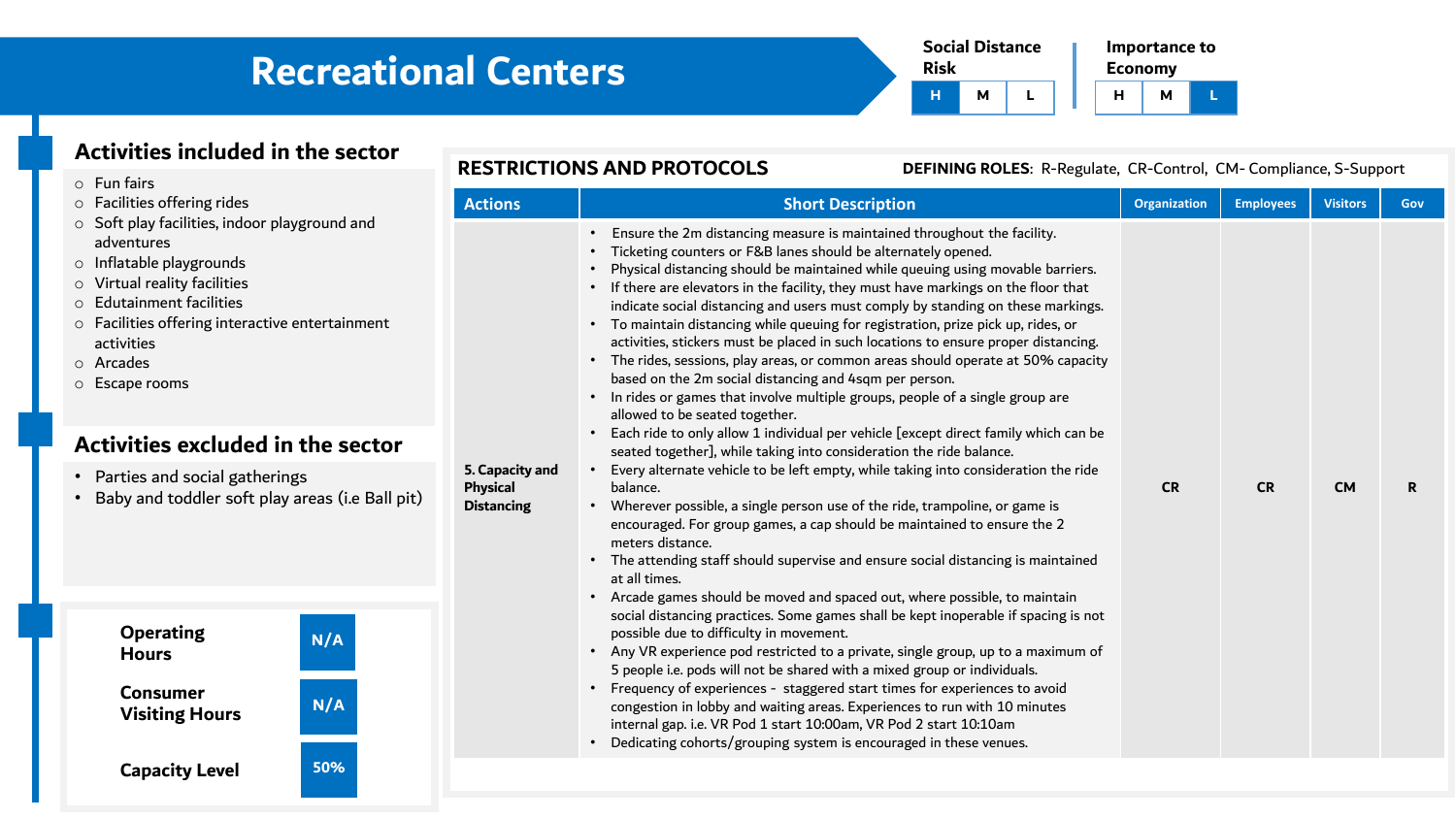

| <b>Activities included in the sector</b>                                                                                                                                                                                                                  | <b>RESTRICTIONS AND PROTOCOLS</b>                  | DEFINING ROLES: R-Regulate, CR-Control, CM-Compliance, S-Support                                                                                                                                                                                                                                                                                                                                                                                                                                                                                                                                                             |                     |                  |                 |             |
|-----------------------------------------------------------------------------------------------------------------------------------------------------------------------------------------------------------------------------------------------------------|----------------------------------------------------|------------------------------------------------------------------------------------------------------------------------------------------------------------------------------------------------------------------------------------------------------------------------------------------------------------------------------------------------------------------------------------------------------------------------------------------------------------------------------------------------------------------------------------------------------------------------------------------------------------------------------|---------------------|------------------|-----------------|-------------|
| $\circ$ Fun fairs<br>$\circ$ Facilities offering rides                                                                                                                                                                                                    | <b>Actions</b>                                     | <b>Short Description</b>                                                                                                                                                                                                                                                                                                                                                                                                                                                                                                                                                                                                     | <b>Organization</b> | <b>Employees</b> | <b>Visitors</b> | <b>Gov</b>  |
| $\circ$ Soft play facilities, indoor playground and<br>adventures<br>$\circ$ Inflatable playgrounds<br>$\circ$ Virtual reality facilities<br>$\circ$ Edutainment facilities<br>o Facilities offering interactive entertainment<br>activities<br>o Arcades | 6. Food & Beverages                                | • For staff eating areas, pantries can be opened for usage of staff<br>only and strictly for food and drink consumption while maintaining<br>a 2m physical distancing.<br>• All food outlets seating, capacity and social distancing<br>requirements to follow the previously announced guidelines for the<br>F&B Sector.<br>Manual water dispensers are not allowed in the facility, only sealed<br>water bottles or machine dispensers are allowed.                                                                                                                                                                        | <b>CR</b>           | <b>CR</b>        | <b>CM</b>       | $\mathbf R$ |
| O Escape rooms<br>Activities excluded in the sector                                                                                                                                                                                                       | 7. Digital Payments and<br><b>Online ticketing</b> | • Contactless payments to be encouraged, yet cash payments are<br>allowed.<br>Encourage pre-booking & online tickets with contactless check-in<br>through bar codes(online ticket purchase)                                                                                                                                                                                                                                                                                                                                                                                                                                  | <b>CR</b>           | <b>CR</b>        | <b>CM</b>       | R.          |
| Parties and social gatherings<br>Baby and toddler soft play areas (i.e Ball pit)                                                                                                                                                                          | 8. Provision of masks &<br>hand sanitizers         | • Visitors must wear masks at all times (except for the exempted<br>segments as announced in the previous guidelines).<br>• Touchless sanitizers should be available throughout the facility.                                                                                                                                                                                                                                                                                                                                                                                                                                | <b>CR</b>           | <b>CR</b>        | <b>CM</b>       | R.          |
| <b>Operating</b><br>N/A<br><b>Hours</b><br><b>Consumer</b><br>N/A<br><b>Visiting Hours</b>                                                                                                                                                                | 9. Communication                                   | • All restrictions, new settings, practices and hygiene must be<br>communicated to staff and visitors using different modes of<br>communication (i.e. bookings website, screens in the facility,<br>common areas in the facility, etc.).<br>• Clear signage with guidelines should be provided across the facility<br>premises.<br>Ensure that sufficient training is provided to the staff to maintain<br>the precautionary hygiene.<br>Develop and communicate a Readiness Plan to ensure that<br>appropriate procedures are in place to safeguard the continuity of<br>operations and safety of everyone in the facility. | <b>CR</b>           | <b>CR</b>        | <b>CM</b>       | R.          |

**Capacity Level 50%**

 $\circ$ 

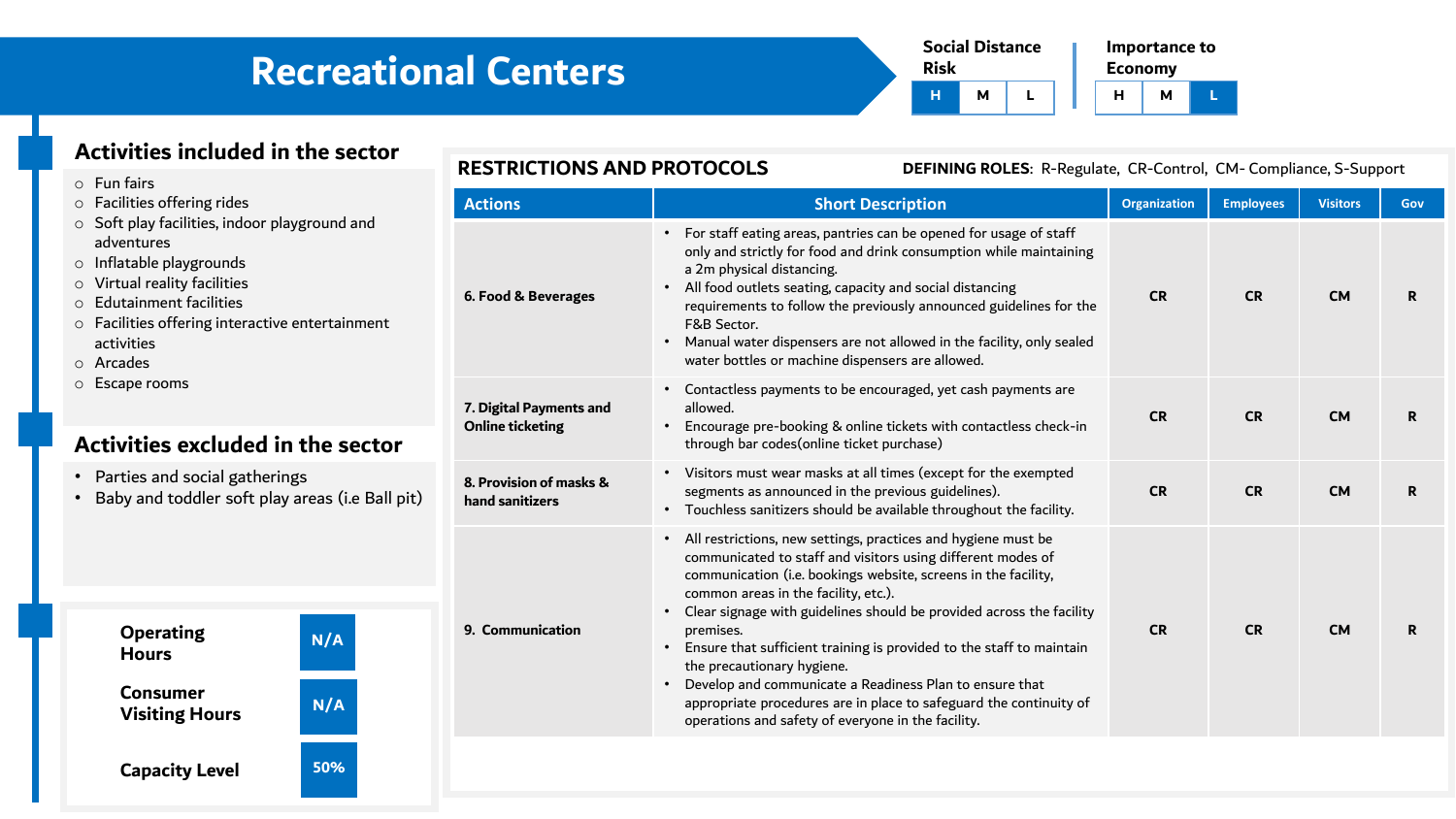**Social Distance Risk Importance to Economy H M L H M L**

### **Activities included in the sector**

- All summer camps running in all types of facilities including child centres, schools, hotels, sports clubs and gyms, libraries, art centres
- Only entertainment facilities that have reopened

### **Activities excluded in the sector**

• Nurseries (follow the nurseries guidelines)

**Visiting Hours N/A**

**N/A**

**N/A**

**Capacity Level (Staffing)**

**Operating Hours**

**Consumer** 

|                                      | <b>RESTRICTIONS AND PROTOCOLS</b><br>DEFINING ROLES: R-Regulate, CR-Control, CM-Compliance, S-Support                                                                                                                                                                                                                                                                                                                                                                                                                                                                                                                                                                                                                                                                                                                                                                                                                                                                                                                                                                                                                                                                                                                                                                                                                                                                                                                                                                                                                                                                                                                                                                                                                                                                                                                                                                                                                                                                                                                                                      |                     |                  |                 |             |
|--------------------------------------|------------------------------------------------------------------------------------------------------------------------------------------------------------------------------------------------------------------------------------------------------------------------------------------------------------------------------------------------------------------------------------------------------------------------------------------------------------------------------------------------------------------------------------------------------------------------------------------------------------------------------------------------------------------------------------------------------------------------------------------------------------------------------------------------------------------------------------------------------------------------------------------------------------------------------------------------------------------------------------------------------------------------------------------------------------------------------------------------------------------------------------------------------------------------------------------------------------------------------------------------------------------------------------------------------------------------------------------------------------------------------------------------------------------------------------------------------------------------------------------------------------------------------------------------------------------------------------------------------------------------------------------------------------------------------------------------------------------------------------------------------------------------------------------------------------------------------------------------------------------------------------------------------------------------------------------------------------------------------------------------------------------------------------------------------------|---------------------|------------------|-----------------|-------------|
| <b>Actions</b>                       | <b>Short Description</b>                                                                                                                                                                                                                                                                                                                                                                                                                                                                                                                                                                                                                                                                                                                                                                                                                                                                                                                                                                                                                                                                                                                                                                                                                                                                                                                                                                                                                                                                                                                                                                                                                                                                                                                                                                                                                                                                                                                                                                                                                                   | <b>Organization</b> | <b>Employees</b> | <b>Visitors</b> | Gov         |
| 1. Set-up, PPE and<br><b>Hygiene</b> | Daily clean up and sterilization of all areas and surfaces of the facility and<br>٠<br>effective sanitization post completion of each day to be conducted and<br>cleaning process to be in-line with Dubai Municipality guidelines (the<br>centers can refer to the Dubai Municipality website to select an accredited<br>cleaning and disinfection company through the link<br>https://www.dm.gov.ae/health-safety-approved-list/, or by contacting<br>Dubai Municipality's command room by dialing 8004006).<br>Camps managements are encouraged to designate on Hygiene officer from<br>٠<br>their team to supervise the daily and continuous cleaning and be trained on<br>the best practices and DM requirements.<br>Do not use cleaning/disinfecting products that carry a DANGER or a<br>CORROSIVE label warning that may compromise the health of the children<br>and individuals with respiratory illnesses or medical conditions.<br>All employees/visitors are mandated to wear masks at all times inside the<br>facility. Non compliance will lead to denial of entry to facility. Note for<br>camps involving learning activities, teachers and staff are encouraged to use<br>transparent masks as avaible and maintain physical distancing of 2 meters.<br>If transparent masks are not available then standard masks are to be used.<br>Touchless sanitizers shall be in place (cover the entire route from entry to<br>٠<br>exit).<br>2 meters social distancing measures will be displayed on all clearly visible<br>$\blacksquare$<br>areas within the facility.<br>Anyone entering the premises must immediately wash / sanitize hands.<br>٠<br>Encourage strict hand washing regime and breaks for all<br>٠<br>customers/visitors/staff of the facility.<br>[If possible] Staff and customers' bags and shoes are encouraged to be<br>cleaned and sanitized once arriving at camp venue.<br>In facilities where taking off shoes is required, designate a shoe rack outside<br>the entrances which must be sanitized after every use. | <b>CR</b>           | <b>CR</b>        | <b>CM</b>       | $\mathbf R$ |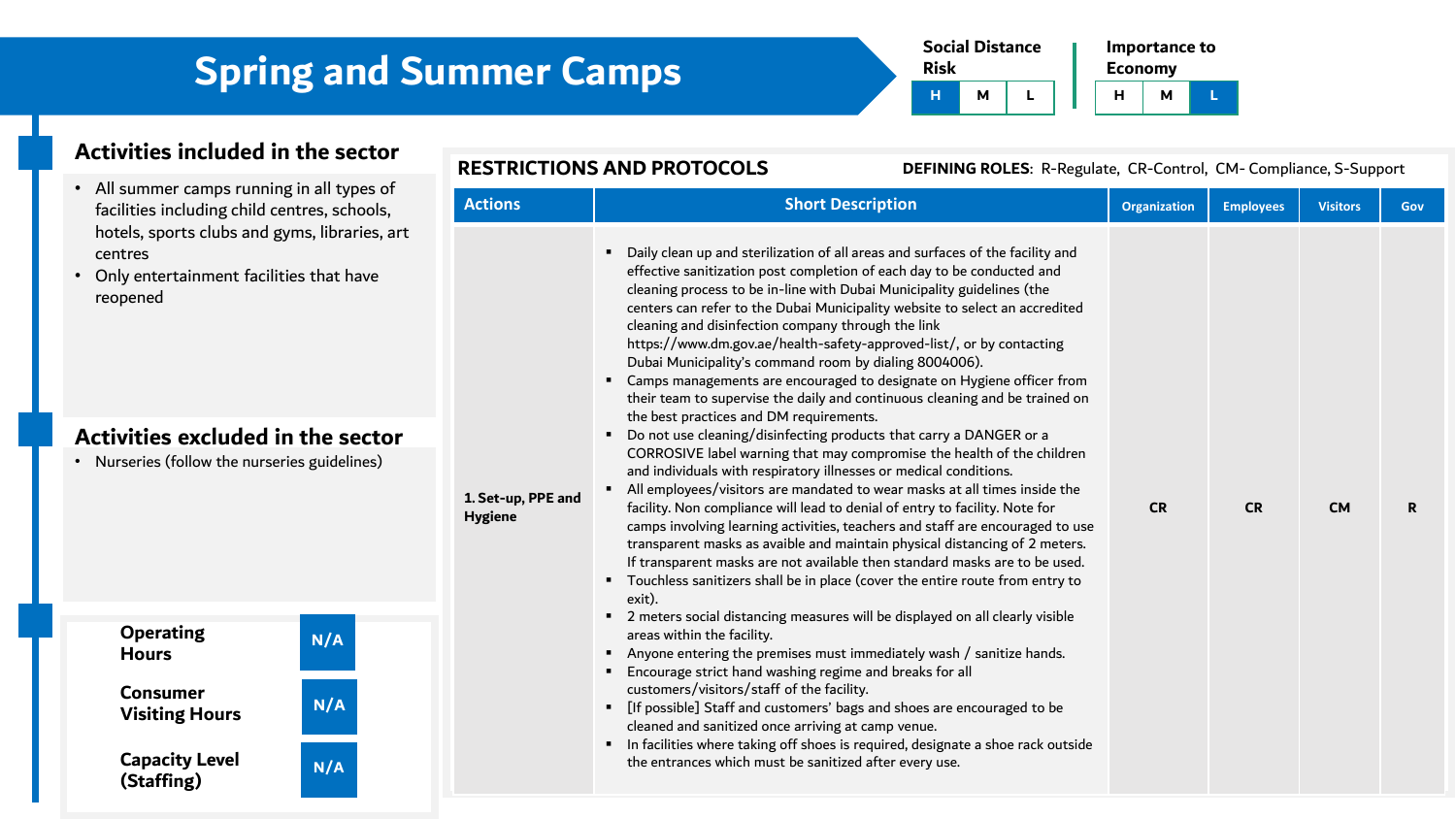**Social Distance Risk Importance to Economy H M L H M L**

### **Activities included in the sector**

- All summer camps running in all types of facilities including child centres, school hotels, sports clubs and gyms, libraries centres
- Only entertainment facilities that have reopened

| Activities excluded in the sector |  |  |
|-----------------------------------|--|--|
|                                   |  |  |

• Nurseries (follow the nurseries guidelines)

**Visiting Hours N/A**

**N/A**

**N/A**

**Capacity Level (Staffing)**

**Operating Hours**

**Consumer** 

**RESTRICTIONS AND PROTOCOLS DEFINING ROLES**: R-Regulate, CR-Control, CM- Compliance, S-Support **Actions Short Description Organization Employees Visitors Gov**

| <b>ACLIVIIS</b>                                           | <b>JIIUI L DESCHIPHUIL</b>                                                                                                                                                                                                                                                                                                                                                                                                                                                                                                                                                                                                                                                                                                                                                                                                                                                                                                                                              | <b>Organization</b> | <b>Employees</b> | <b>Visitors</b> | GOV |
|-----------------------------------------------------------|-------------------------------------------------------------------------------------------------------------------------------------------------------------------------------------------------------------------------------------------------------------------------------------------------------------------------------------------------------------------------------------------------------------------------------------------------------------------------------------------------------------------------------------------------------------------------------------------------------------------------------------------------------------------------------------------------------------------------------------------------------------------------------------------------------------------------------------------------------------------------------------------------------------------------------------------------------------------------|---------------------|------------------|-----------------|-----|
| 1. Set-up, PPE and<br><b>Hygiene (Continue)</b>           | Clear guidelines should be set for security staff and those who are<br>cleaning the facility to ensure they follow the right measures such as<br>wearing gloves while cleaning.<br>Pantries can be opened for usage by individuals strictly for food and<br>drink consumption while maintaining a 2m social distancing and<br>sanitizing after every use.<br>Events, celebrations, occasions, and any sort of social gathering is not<br>permitted.<br>Any visits that happen to the camp such as for the purpose of<br>registration, maintenance workers, deliveries, should happen after<br>working hours.                                                                                                                                                                                                                                                                                                                                                            | <b>CR</b>           | <b>CR</b>        | <b>CM</b>       | R.  |
| 2. Admission into the<br>camps and entrance<br>procedures | Maintain social distancing in the camp facility to avoid crowding.<br>Camps are encouraged to modify their approach to deliver the activity in<br>smaller groups that stay together (cohorting), and adopt staggered<br>scheduling (drop-off and pick up).<br>In addition to online registration forms provided by the summer camps,<br>it is encouraged to add declaration section relevant to COVID-19 in<br>order to be able to trace and monitor any participants arriving from<br>abroad or being in contact with individuals coming from abroad or with a<br>confirmed COVID-19 case.<br>Ensure no high risk individuals (staff or customers) are admitted.<br>Individuals with medical conditions that makes them medically unstable<br>or immunocompromised, chronic diseases and respiratory illnesses shall<br>be refrained from participating in the camp. Persons with disabilities can<br>be admitted to the camp if they satisfy above health conditions. | <b>CR</b>           | <b>CR</b>        | <b>CM</b>       | R.  |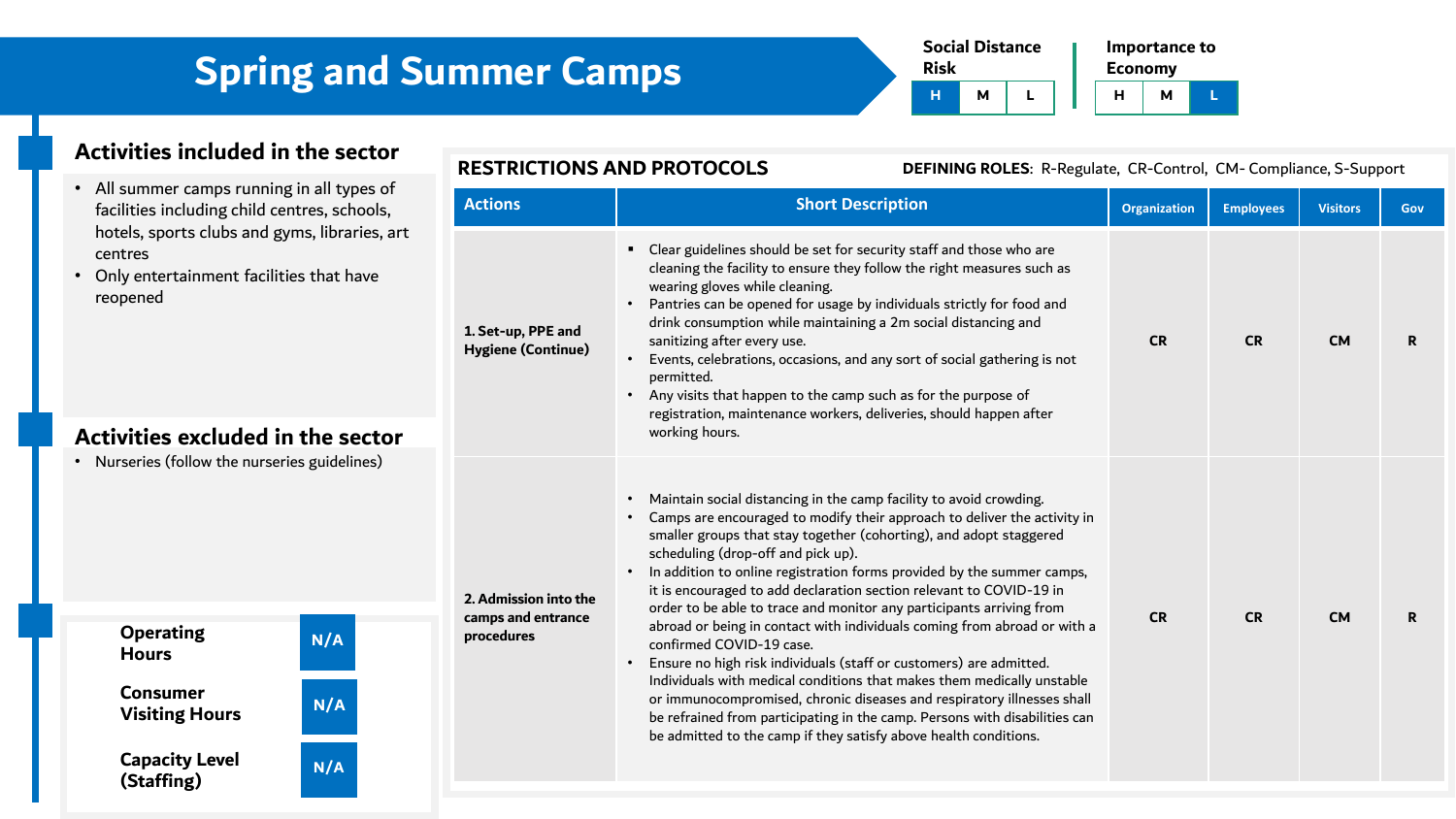**Social Distance Risk Importance to Economy H M L H M L**

### **Activities included in the sector**

- All summer camps running in all types of facilities including child centres hotels, sports clubs and gyms, centres
- Only entertainment facilities th reopened

| facilities including child centres, schools,<br>hotels, sports clubs and gyms, libraries, art<br>centres<br>• Only entertainment facilities that have<br>reopened |     | <b>Actions</b>                                                       | <b>Short Description</b>                                                                                                                                                                                                                                                                                                                                                                                                                                                       | <b>Organization</b> | <b>Employees</b> | <b>Visitors</b> | Gov |
|-------------------------------------------------------------------------------------------------------------------------------------------------------------------|-----|----------------------------------------------------------------------|--------------------------------------------------------------------------------------------------------------------------------------------------------------------------------------------------------------------------------------------------------------------------------------------------------------------------------------------------------------------------------------------------------------------------------------------------------------------------------|---------------------|------------------|-----------------|-----|
|                                                                                                                                                                   |     | 2. Admission into the camps<br>and entrance procedures<br>(Continue) | " Staff will be discouraged from exiting the camp during the day, but<br>if they do for emergency purposes, they will need to sanitize and<br>change gloves and masks upon return.<br>• Online services should be provided as much as possible to<br>minimize direct interaction (i.e. registration and payment could<br>happen online).                                                                                                                                       | <b>CR</b>           | <b>CR</b>        | <b>CM</b>       | R   |
| Activities excluded in the sector<br>• Nurseries (follow the nurseries guidelines)                                                                                |     | 3. Toys, Equipment and<br>materials                                  | All equipment in camps such as toys, books, scissors, pens, pencils,<br>crayons, arts and crafts materials and messy play resources as well<br>as roleplay and other materials should be sanitized after each and<br>every single use where possible.<br>" Toys to be sanitized after use, and immediately removed from play<br>if sneezed on, coughed on or put in mouth.<br>" It is recommended that children get their own exclusive stationery<br>items whenever possible. | <b>CR</b>           | <b>CR</b>        | <b>CM</b>       | R.  |
| <b>Operating</b><br><b>Hours</b>                                                                                                                                  | N/A |                                                                      |                                                                                                                                                                                                                                                                                                                                                                                                                                                                                |                     |                  |                 |     |
| <b>Consumer</b><br><b>Visiting Hours</b>                                                                                                                          | N/A | 4. Washrooms                                                         | " Ensure toilets are cleaned and sanitized after every use.<br>" Safety signs for washing hands and maintaining hygiene to be in<br>place.<br>" Strict hygiene measures including frequent handwashing and<br>cleaning.                                                                                                                                                                                                                                                        | CR                  | <b>CR</b>        | <b>CM</b>       | R   |
| <b>Capacity Level</b><br>(Staffing)                                                                                                                               | N/A |                                                                      |                                                                                                                                                                                                                                                                                                                                                                                                                                                                                |                     |                  |                 |     |

### **RESTRICTIONS AND PROTOCOLS DEFINING ROLES**: R-Regulate, CR-Control, CM- Compliance, S-Support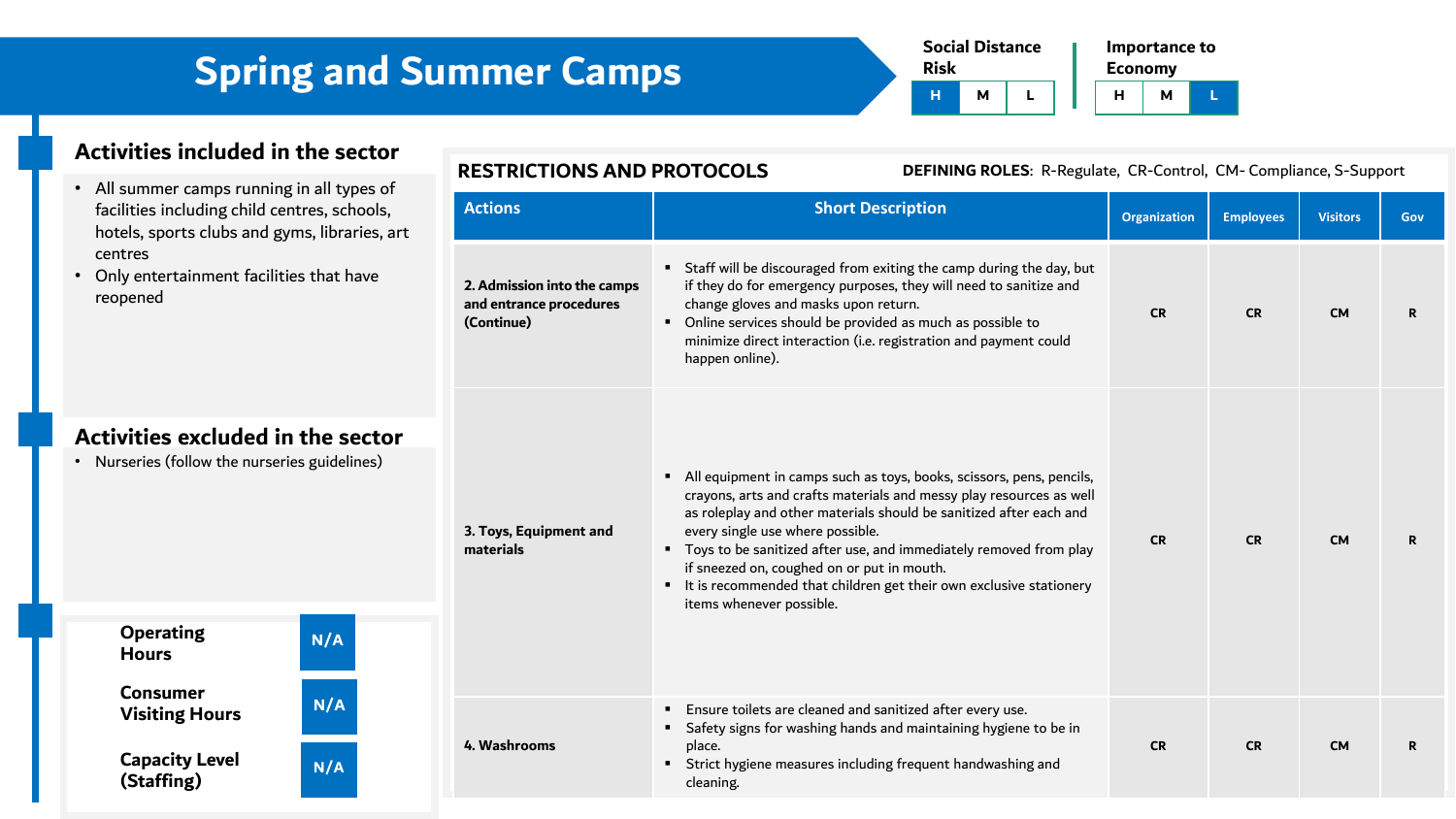| <b>Risk</b> | <b>Social Distance</b> |  | <b>Economy</b> | Importance to |  |  |
|-------------|------------------------|--|----------------|---------------|--|--|
|             | м                      |  | н              | м             |  |  |

### **Activities included in the sector**

- All summer camps running in all types of facilities including child centres, schools, hotels, sports clubs and gyms, libraries, art centres
- Only entertainment facilities that have reopened

### **Activities excluded in the sector**

• Nurseries (follow the nurseries guidelines)

#### **Actions Short Description CONSIDERED Actions Short Description ation Employees Visitors Gov 5. Screening & Contingency/Emergency Plan** ■ Mandatory contactless screening for staff, guests, visitors & contractors based on DMHS guidelines [If temperature equals or exceeds 37.5 Celsius, he/she will be prohibited to enter the facility]. ▪ The official authorities should be immediately notified in case of detected cases with COVID-19 symptoms such as fever (≥37.5˚C), cough, myalgia or fatigue, shortness of breath, sore throat, runny nose, diarrhea and nausea, headache, or loss of sense of smell or taste amongst staff or if an emergency case is detected amongst users of the facility. ■ If staff were confirmed positive according to a COVID-19 PCR test by an accredited facility, they are not to return unless they are granted a medical certificate (clearance certificate) endorsed by DHA stating that they are discharged from isolation. ▪ The facility administration must dedicate an isolation room, and set procedures to handle COVID-19 suspect/confirmed cases as well as the disinfection procedures as per DHA/DM guidelines. ■ The facility must maintain adequate records of its **CR CR CM R**

- staff/guests/members, including names, telephone numbers and visit dates, to assist if contact tracing becomes necessary. And to maintain accurate work records of its staff for contact tracing purposes.
- Parents are encouraged to check their children temperature and notice any symptoms before leaving the house. If child is unwell, the parents are requested not to drop-off the child to the camp as they won't be permitted to enter the facility.

### **Operating Hours**

**Consumer Visiting Hours N/A**

**Capacity Level (Staffing)**



**N/A**

#### **RESTRICTIONS AND PROTOCOLS DEFINING ROLES**: R-Regulate, CR-Control, CM- Compliance, S-Support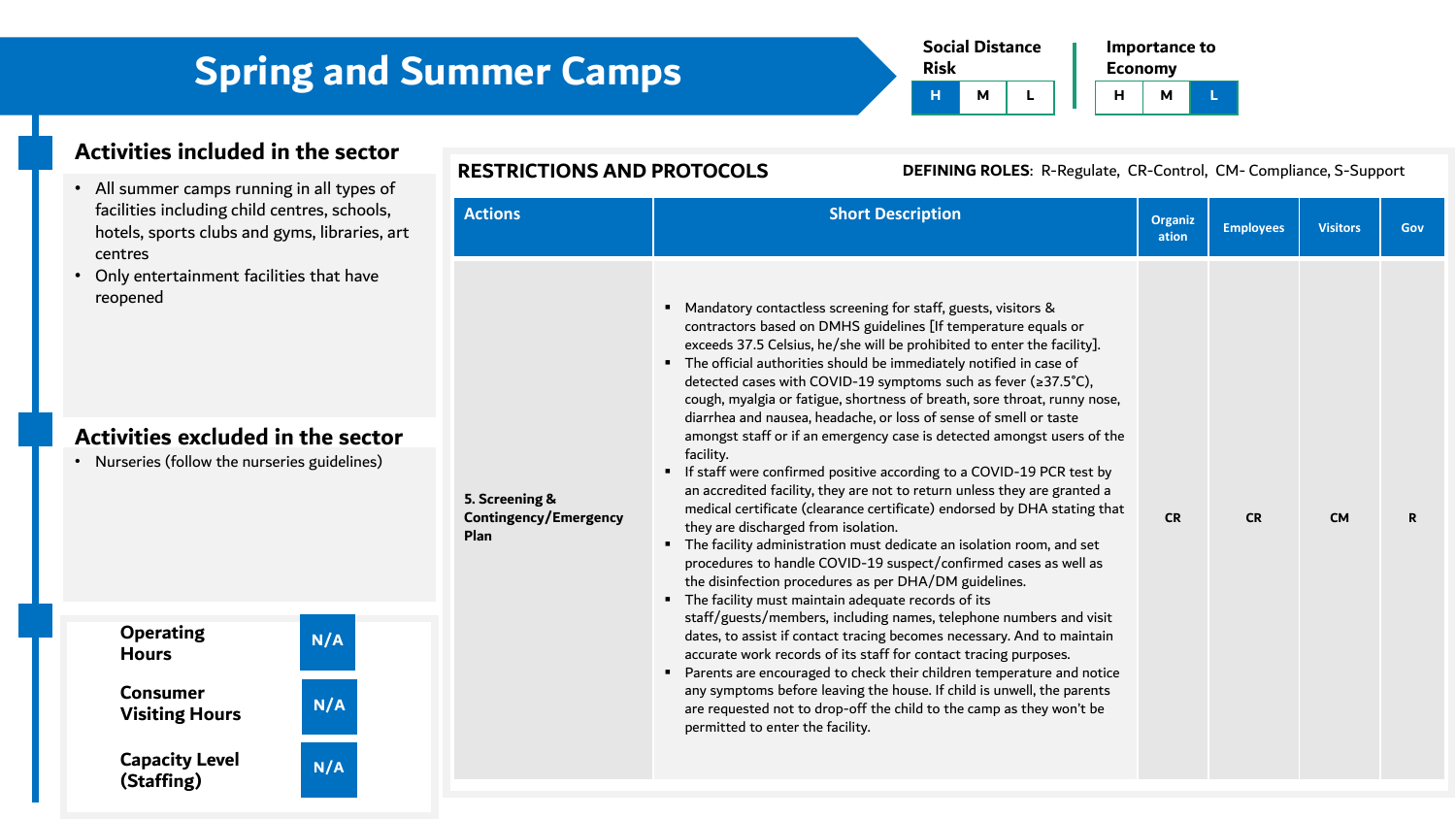**Social Distance Risk Importance to Economy H M L H M L**

### **Activities included in the sector**

- All summer camps running in all types of facilities including child centres, sch hotels, sports clubs and gyms, librar centres
- Only entertainment facilities that ha reopened

### **Activities excluded in the set**

• Nurseries (follow the nurseries guideling

**Visiting Hours N/A**

**N/A**

**N/A**

**Capacity Level (Staffing)**

**Operating Hours**

**Consumer** 

#### **RESTRICTIONS AND PROTOCOLS DEFINING ROLES**: R-Regulate, CR-Control, CM- Compliance, S-Support

| pes ot<br>iools,   | <b>Actions</b>           | <b>Short Description</b>                                                                                                                                                                                                                                                                                                                                                                                                                                                                                                                                                                                                                                                                                                                                                                                                                                                                                                                                                                                                                                                                                                                                                                                                | <b>Organization</b> | <b>Employees</b> | <b>Visitors</b> | Gov |
|--------------------|--------------------------|-------------------------------------------------------------------------------------------------------------------------------------------------------------------------------------------------------------------------------------------------------------------------------------------------------------------------------------------------------------------------------------------------------------------------------------------------------------------------------------------------------------------------------------------------------------------------------------------------------------------------------------------------------------------------------------------------------------------------------------------------------------------------------------------------------------------------------------------------------------------------------------------------------------------------------------------------------------------------------------------------------------------------------------------------------------------------------------------------------------------------------------------------------------------------------------------------------------------------|---------------------|------------------|-----------------|-----|
| ries, art<br>ector | 6. facility restrictions | Only registered customers are allowed to attend the camps and be<br>admitted to the facilities.<br>Ensure the 2m distancing measure is maintained in all facility<br>$\bullet$<br>common areas, elevators, escalators, service desks, customer<br>service, etc.<br>All elevators must have markings on the floor that indicate social<br>$\bullet$<br>distancing and users must comply by standing on these markings.<br>Priority will be given to persons with special needs and pregnant<br>women.<br>Seating and tables should be setup to ensure attendees are<br>$\bullet$<br>maintaining 2m distance at all times.<br>In case of usage of auditoriums, then each alternating row should<br>$\bullet$<br>be left empty, and every occupied seat should have 2 seats empty<br>to the right and left.<br>No buffet offered during breaks and lunches, camps attendees are<br>$\bullet$<br>encouraged to bring their own food.<br>• Pre-packed F&B is allowed, conditional they follow necessary<br>guidelines for the sector [only disposable containers with frequent<br>sanitization and maintain 2m between the tables].<br>Contactless payments to be encouraged, yet cash payments are<br>$\bullet$<br>allowed. | <b>CR</b>           | <b>CR</b>        | <b>CM</b>       | R   |
|                    | 7. Communication         | " Ensure that sufficient training and communication channels are<br>utilized to keep all staff, parents and children informed of new<br>settings, practices and hygiene approaches.<br>Develop a Readiness Plan that ensures that there are appropriate<br>٠<br>procedures in place that safeguard the continuity of operations<br>and the safety of everyone in the camp.                                                                                                                                                                                                                                                                                                                                                                                                                                                                                                                                                                                                                                                                                                                                                                                                                                              | <b>CR</b>           | <b>CM</b>        | <b>CM</b>       | R   |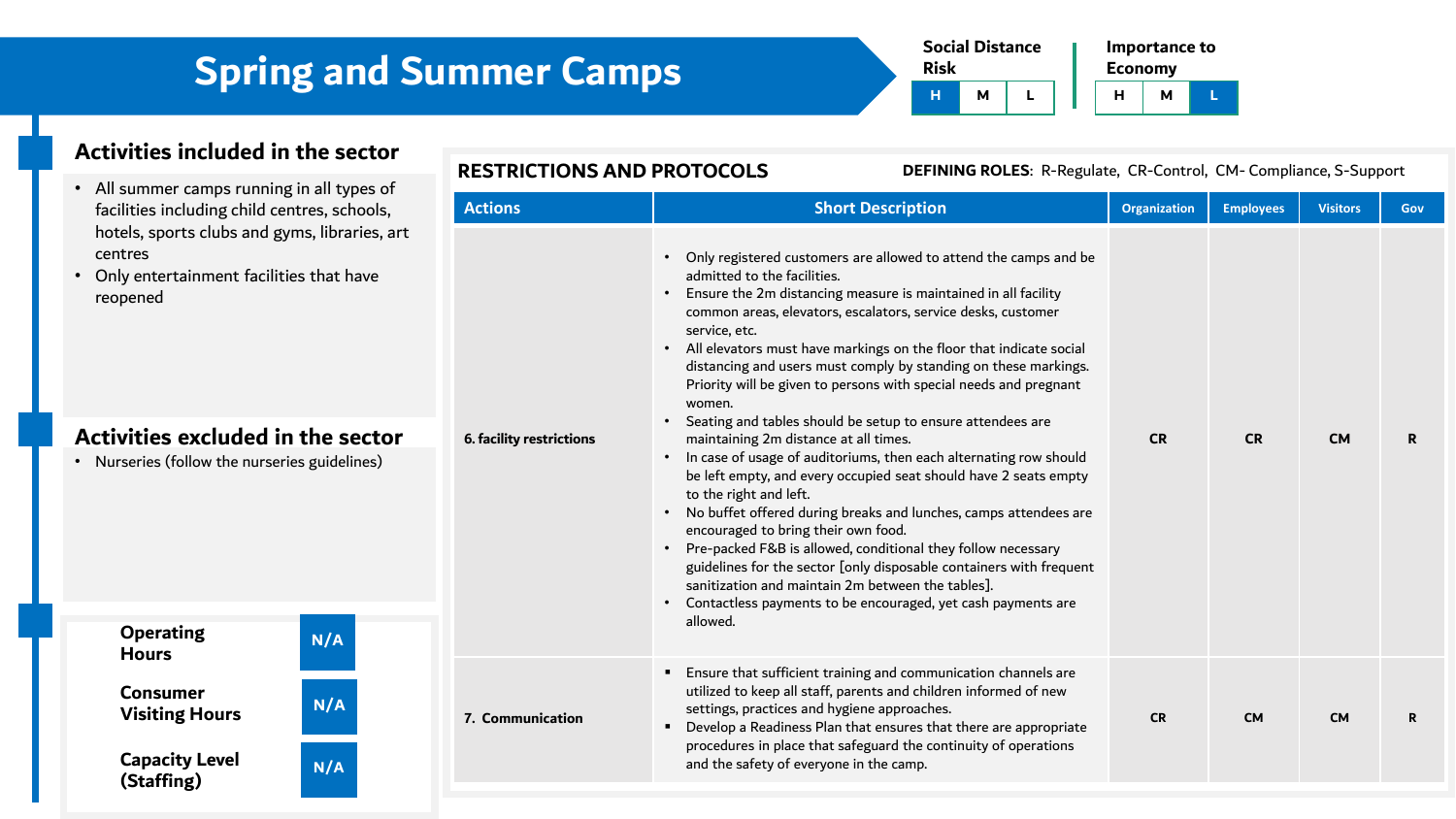



#### **Activities included in the sector Activities excluded in the sector RESTRICTIONS AND PROTOCOLS DEFINING ROLES**: R-Regulate, CR-Control, CM- Compliance, S-Support **Actions Short Description Consumer System Employees Visitors Gov 1. Hygiene and Sanitization** • All facilities must ensure appropriate infection control measures are applied and sanitization is accomplished pre-opening and on daily basis. This can be arranged in-house or through an approved cleaning and disinfection company from the list provided by Dubai Municipality (DM) through <https://www.dm.gov.ae/health-safety-approved-list/>, or by contacting Dubai Municipality's command room by dialing 8004006. • An appropriate disinfection schedule should be adopted to ensure constant sanitization of the used area and avoid any harmful chemicals and materials that may compromise the health of individuals with respiratory illnesses or medical conditions. • Sanitize and disinfect all the common surfaces, and common areas of the facility after every use (or minimum once every hour) such as escalators, elevators, rails, counters, countertop, doorknobs, light switches, washrooms including toilet handles, handrails, arm rests, and electronics, bath tubs, showering facilities…etc The facility should be completely sterilized post closure. • The treatment room and its equipment such as stones, wheel roller massage stick etc. must be cleaned and disinfected after each use and between clients. • Clean and disinfect the face cradle after each client. • Change any face cradle cover (or linen) after each client. • Items that are frequently shared, difficult to clean and/or not necessary to achieving treatment outcomes should be removed. Some examples may include: magazines and other entertainment items; water dispenser; product samples or testers; and re-usable refreshing hand towels. • Linens (including towels), blankets and pillows, bedsheets must be changed between clients, and washed and sanitized as per DM guidelines. • Disposable bed cover shall be provided and changed between clients. • The facility should assign a hygiene champion from the team to supervise the daily and continuous cleaning and be trained on the best practices and DM requirements.. • Special disposal bins to be made available at all key entrances and in common areas for medical waste [masks, gloves etc.] and these should be frequently cleared [minimum once every two hours]. • Visitors shoes and belongings including bags are encouraged to be sanitized upon entry. • Mandatory provision of hand sanitizer dispensers across the facility and common areas. **CR CR CM R Operating Hours Consumer Visiting Hours N/A N/A** • Steam rooms, saunas, inhalation rooms, ice rooms, Jacuzzis, hot bath/Moroccan bath/Turkish hammam • Massage services • Spa services • In hotel facilities, inside malls and grade A&B list of spas, salons and barbershop outside malls

**Capacity Level (Staffing)**

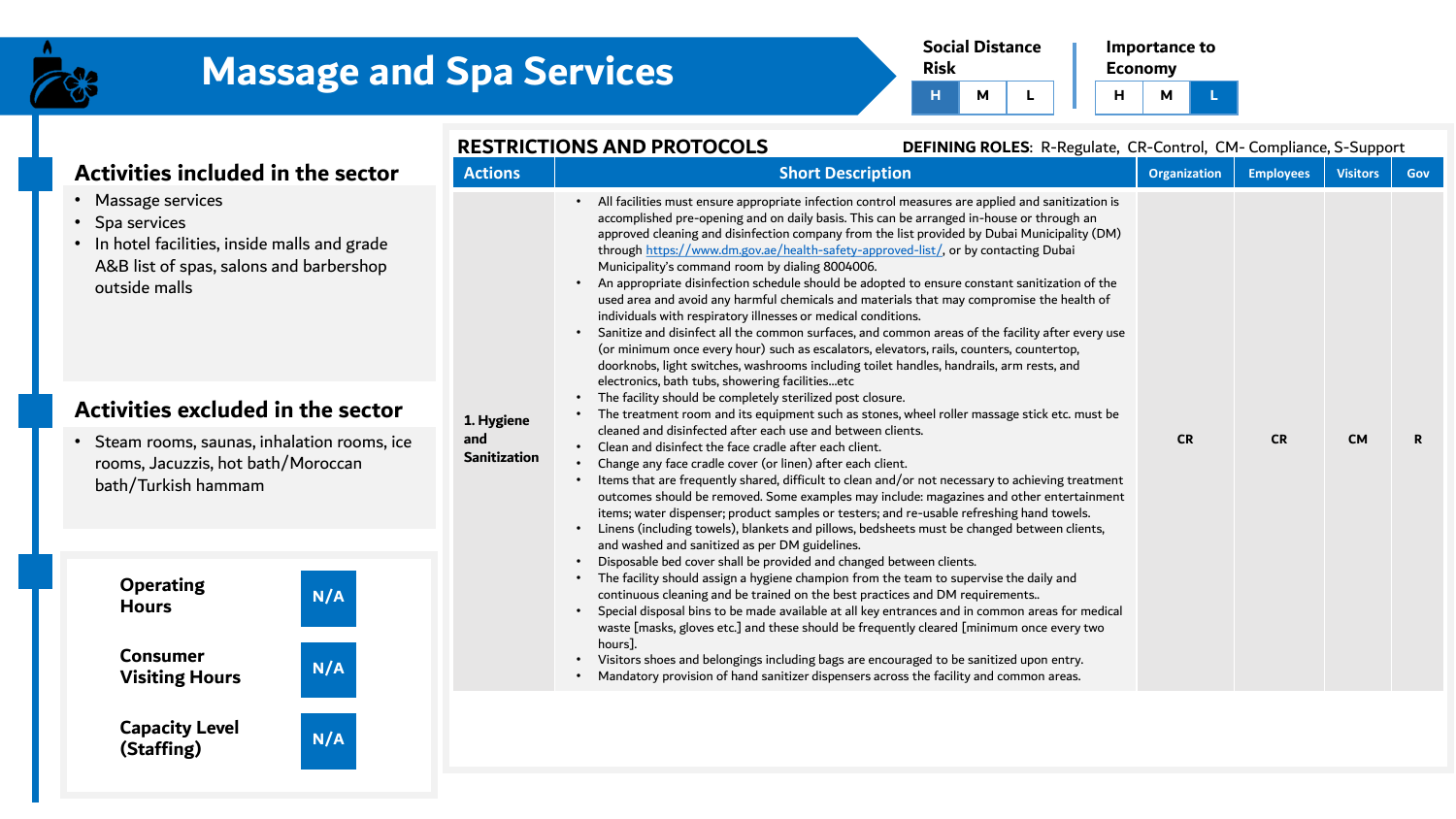



**Economy H M L**

#### **RESTRICTIONS AND PROTOCOLS DEFINING ROLES**: R-Regulate, CR-Control, CM- Compliance, S-Support

| Activities included in the sector                                                                                                                 | <b>Actions</b>                          | <b>Short Description</b>                                                                                                                                                                                                                                                                                                                                                                                                                                                                                                                                                                                                                                                                                                 | Organization | <b>Employees</b> | <b>Visitors</b> | Gov |
|---------------------------------------------------------------------------------------------------------------------------------------------------|-----------------------------------------|--------------------------------------------------------------------------------------------------------------------------------------------------------------------------------------------------------------------------------------------------------------------------------------------------------------------------------------------------------------------------------------------------------------------------------------------------------------------------------------------------------------------------------------------------------------------------------------------------------------------------------------------------------------------------------------------------------------------------|--------------|------------------|-----------------|-----|
| • Massage services<br>• Spa services<br>• In hotel facilities, inside malls and grade<br>A&B list of spas, salons and barbershop<br>outside malls | 1. Hygiene and Sanitization<br>(Conti.) | Schedule appointments in a way that allows enough time between<br>clients to implement new cleaning and disinfecting protocol and limit<br>crowding.<br>Showering facilities, lockers and changing rooms are permitted<br>conditional that cleaning and sanitization is performed after every use,<br>or at a minimum once every hour, and social distancing must be<br>maintained at all times in these areas. If operators are unable to<br>maintain the strict cleaning, sanitization regimes, and social distancing<br>rules then these facilities must be closed.<br>Each locker should contain individually wrapped amenity kits. Shared<br>amenity kits in the changing area must be removed and only provided to | <b>CR</b>    | <b>CR</b>        | <b>CM</b>       | R   |
| Activities excluded in the sector                                                                                                                 |                                         | clients upon request.<br>Providers must spray and sanitize all skincare bottles and products used<br>after each treatment, where possible single use products to be provided.                                                                                                                                                                                                                                                                                                                                                                                                                                                                                                                                            |              |                  |                 |     |
| • Steam rooms, saunas, inhalation rooms, ice<br>rooms, Jacuzzis, hot bath/Moroccan                                                                |                                         | Use disposable wood sticks while applying creams and scrubs.<br>Provide a proper ventilation for the rooms as per the DM guidelines. [if<br>possible].                                                                                                                                                                                                                                                                                                                                                                                                                                                                                                                                                                   |              |                  |                 |     |



bath/Turkish hammam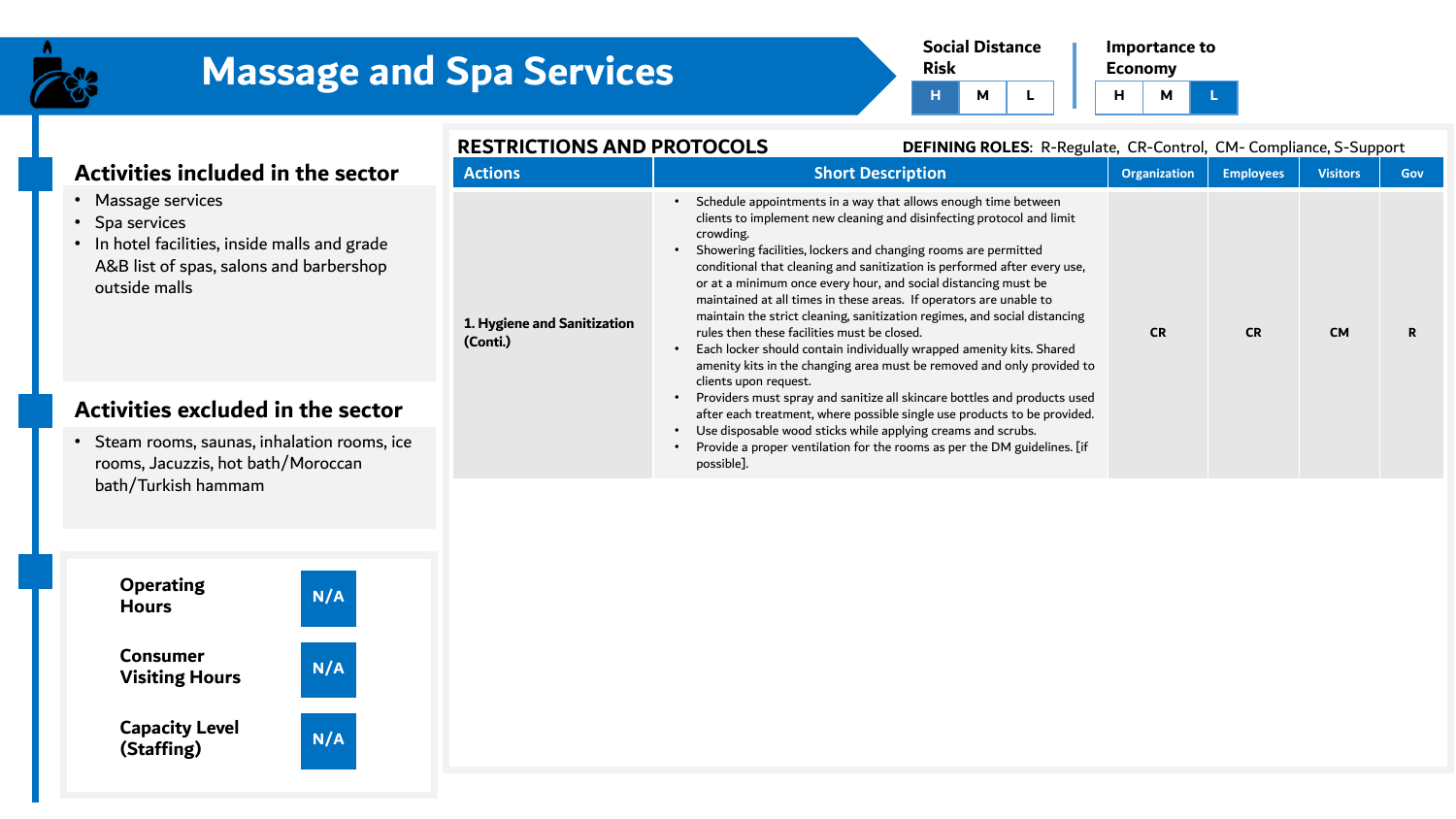



**H M L**

|                                                                                                                                                   | <b>RESTRICTIONS AND PROTOCOLS</b><br>DEFINING ROLES: R-Regulate, CR-Control, CM-Compliance, S-Support                                                                                                                                                              |                                                                                                                                                                                                                                                                                                                                                                                                                                                                                                                                                                                                                                                                                                                                                                                                                                                                                                                                                                                                                                                                      |                     |                  |                 |     |  |  |
|---------------------------------------------------------------------------------------------------------------------------------------------------|--------------------------------------------------------------------------------------------------------------------------------------------------------------------------------------------------------------------------------------------------------------------|----------------------------------------------------------------------------------------------------------------------------------------------------------------------------------------------------------------------------------------------------------------------------------------------------------------------------------------------------------------------------------------------------------------------------------------------------------------------------------------------------------------------------------------------------------------------------------------------------------------------------------------------------------------------------------------------------------------------------------------------------------------------------------------------------------------------------------------------------------------------------------------------------------------------------------------------------------------------------------------------------------------------------------------------------------------------|---------------------|------------------|-----------------|-----|--|--|
| Activities included in the sector                                                                                                                 | <b>Actions</b>                                                                                                                                                                                                                                                     | <b>Short Description</b>                                                                                                                                                                                                                                                                                                                                                                                                                                                                                                                                                                                                                                                                                                                                                                                                                                                                                                                                                                                                                                             | <b>Organization</b> | <b>Employees</b> | <b>Visitors</b> | Gov |  |  |
| • Massage services<br>• Spa services<br>• In hotel facilities, inside malls and grade<br>A&B list of spas, salons and barbershop<br>outside malls | 2. Staff                                                                                                                                                                                                                                                           | • All health & safety guidelines/standards are followed in staff<br>accommodation & transport facilities in line with DM Health & Safety<br>Guidelines ["DMHS"].<br>All protocols prescribed by DMHS must be adhered to prior to staff<br>entering the premises.<br>Staff should wear masks at all times.<br>Staff are encouraged to wear gloves at all times, but they must maintain<br>proper hygiene and hand washing regimes whenever they can. If used,<br>gloves must be disposed of and changed between each client.<br>• If anyone of the staff was confirmed positive according to a COVID-19 PCR<br>test by an accredited facility, they are not to return unless they are granted                                                                                                                                                                                                                                                                                                                                                                         | <b>CR</b>           | <b>CR</b>        | <b>CM</b>       | R   |  |  |
| Activities excluded in the sector                                                                                                                 | a medical certificate (clearance certificate) endorsed by DHA stating that<br>they are discharged from isolation.<br>Therapist must adhere to a strict hand washing routine before and after<br>every client.<br>• All employees to be trained on DMHS Guidelines. |                                                                                                                                                                                                                                                                                                                                                                                                                                                                                                                                                                                                                                                                                                                                                                                                                                                                                                                                                                                                                                                                      |                     |                  |                 |     |  |  |
| • Steam rooms, saunas, inhalation rooms, ice<br>rooms, Jacuzzis, hot bath/Moroccan<br>bath/Turkish hammam                                         |                                                                                                                                                                                                                                                                    |                                                                                                                                                                                                                                                                                                                                                                                                                                                                                                                                                                                                                                                                                                                                                                                                                                                                                                                                                                                                                                                                      |                     |                  |                 |     |  |  |
| <b>Operating</b><br>N/A<br><b>Hours</b><br><b>Consumer</b><br>N/A<br><b>Visiting Hours</b><br><b>Capacity Level</b><br>N/A<br>(Staffing)          | 3. Scanning and<br><b>Emergency Plan</b>                                                                                                                                                                                                                           | Mandatory contactless temperature screening for staff, guests, visitors &<br>contractors based on DMHS guidelines [If a visitor temperature ≥37.5<br>Celsius, he/she will be prohibited to enter the facility]<br>• If a case of illness is detected amongst visitors or staff presenting COVID-<br>19 symptoms such as fever (≥37.5°C), cough, myalgia or fatigue, shortness<br>of breath, sore throat, runny nose, diarrhea and nausea, headache, or loss of<br>sense of smell or taste, DHA hotline number 800342 should be contacted<br>by the facility.<br>• The facility administration must develop SOPs on how to handle COVID19<br>suspect/confirmed cases as well as the disinfection procedures as per<br>DHA/DM guidelines.<br>The facility must maintain adequate records of its staff and visitors<br>(whether users or individuals accompanying them), including names,<br>telephone numbers and visit dates, to assist if contact tracing becomes<br>necessary. And also to maintain accurate work records of staff for contact<br>tracing purposes. | <b>CR</b>           | <b>CR</b>        | <b>CM</b>       | R   |  |  |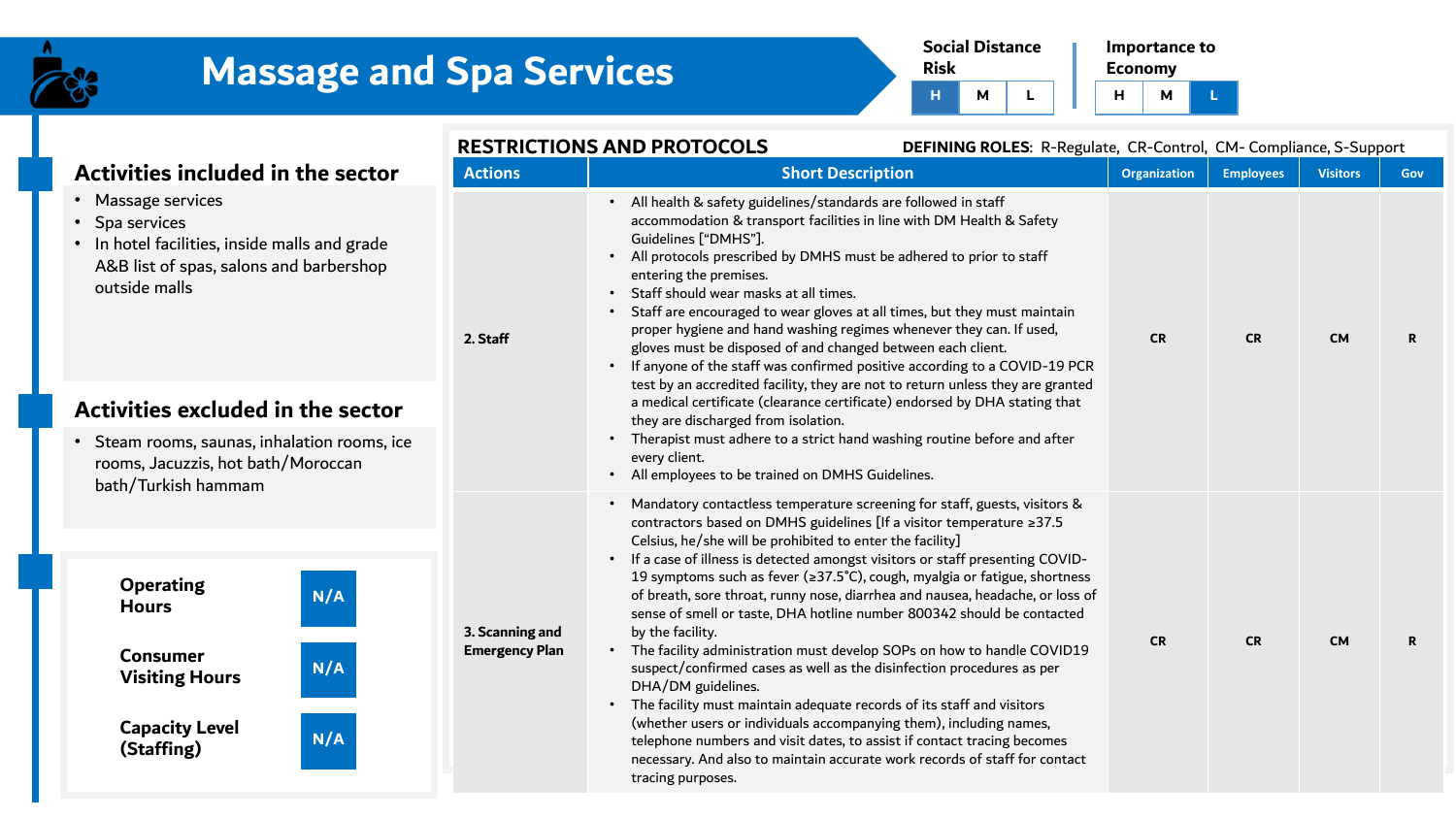



**Economy H M L**

|                                                                                                                                                   | <b>RESTRICTIONS AND PROTOCOLS</b>             | <b>DEFINING ROLES: R-Regulate, CR-Control, CM- Compliance, S-Support</b>                                                                                                                                                                                                                                                                                                                                                                                                                                                                                                                                                                                                                         |              |                  |                 |            |
|---------------------------------------------------------------------------------------------------------------------------------------------------|-----------------------------------------------|--------------------------------------------------------------------------------------------------------------------------------------------------------------------------------------------------------------------------------------------------------------------------------------------------------------------------------------------------------------------------------------------------------------------------------------------------------------------------------------------------------------------------------------------------------------------------------------------------------------------------------------------------------------------------------------------------|--------------|------------------|-----------------|------------|
| Activities included in the sector                                                                                                                 | <b>Actions</b>                                | <b>Short Description</b>                                                                                                                                                                                                                                                                                                                                                                                                                                                                                                                                                                                                                                                                         | Organization | <b>Employees</b> | <b>Visitors</b> | <b>Gov</b> |
| • Massage services<br>• Spa services<br>• In hotel facilities, inside malls and grade<br>A&B list of spas, salons and barbershop<br>outside malls | 4. Capacity and Physical<br><b>Distancing</b> | Ensure the 2m distancing measure is maintained throughout the facility<br>except during the services being offered.<br>The facility should have clear floor markings and signage that indicate<br>clear social distancing i.e. while queuing at the reception or separate<br>seats in waiting areas by at least two (2) meters to ensure physical<br>distancing of non-household members.<br>If there are elevators in the facility, they must have markings on the<br>floor that indicate social distancing and users must comply by standing<br>on these markings.<br>Where possible, space out all furniture to comply with social distancing<br>guidelines including the relaxation lounges. | <b>CR</b>    | <b>CR</b>        | <b>CM</b>       | R.         |
| Activities excluded in the sector                                                                                                                 |                                               | Treatments are provided strictly by appointments.<br>No social gatherings or parties are allowed in the facility.<br>Only clients receiving the treatment can enter the facility, and they                                                                                                                                                                                                                                                                                                                                                                                                                                                                                                       |              |                  |                 |            |
| • Steam rooms, saunas, inhalation rooms, ice<br>rooms, Jacuzzis, hot bath/Moroccan<br>bath/Turkish hammam                                         | <b>5. Facility Restrictions</b>               | should arrive as close to their appointment time as possible.<br>Ensure the client washes their hands or use sanitizers upon arrival and<br>after treatment.<br>Ensure managing number of clients at the locker, changing and shower<br>facilities to avoid crowding.<br>Any F&B offering must be served in disposable or single use utensils and<br>containers.                                                                                                                                                                                                                                                                                                                                 | <b>CR</b>    | <b>CR</b>        | <b>CM</b>       | R          |

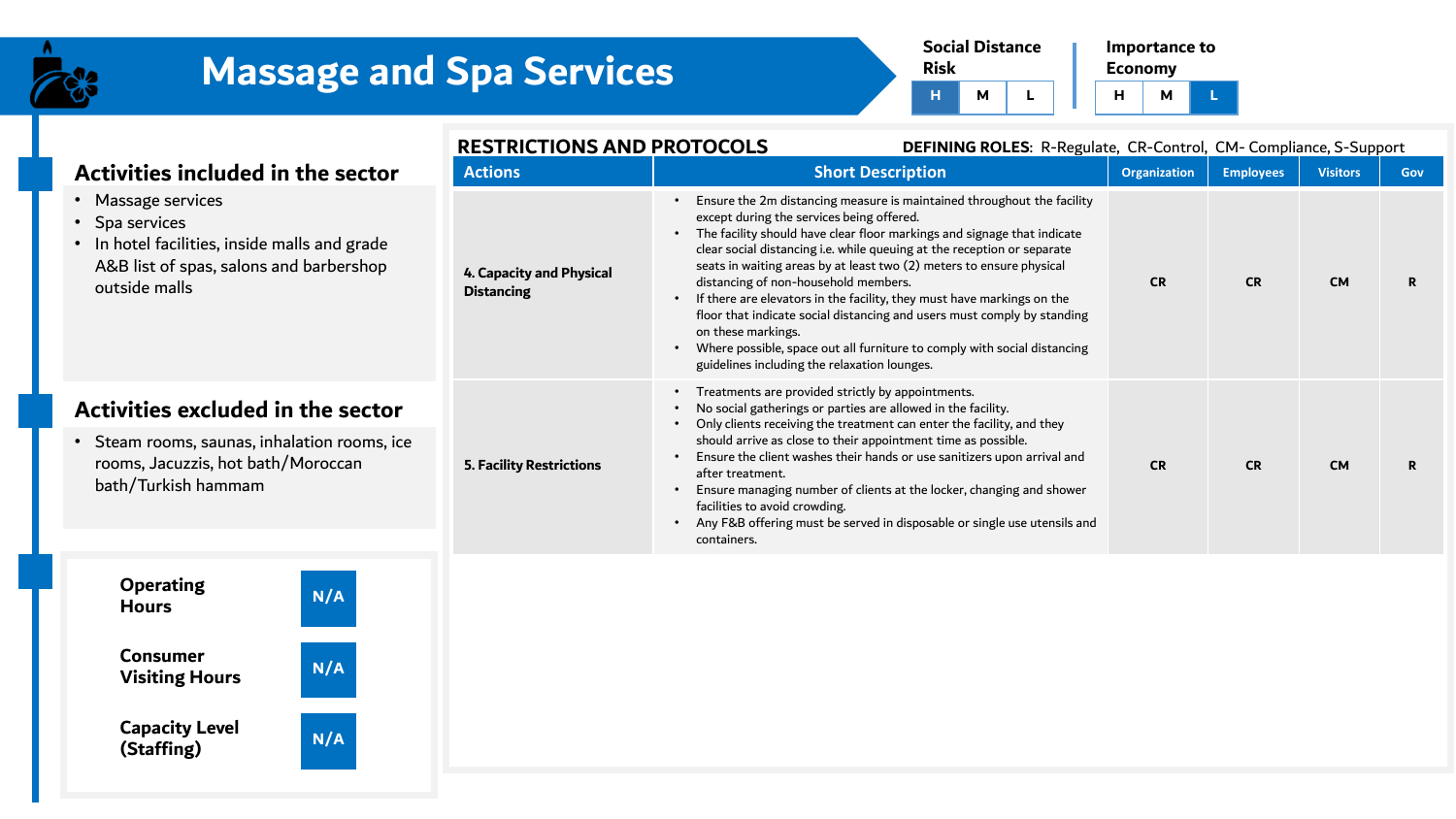

**(Staffing)**

**N/A**

# **Massage and Spa Services**



**H M L**

|                                                                                                                                             |             | <b>RESTRICTIONS AND PROTOCOLS</b><br><b>DEFINING ROLES: R-Regulate, CR-Control, CM- Compliance, S-Support</b> |                                                                                                                                                                                                                                                                                                                                            |                                                                                                                                                                                                                                                                                                           |                     |                  |                 |             |
|---------------------------------------------------------------------------------------------------------------------------------------------|-------------|---------------------------------------------------------------------------------------------------------------|--------------------------------------------------------------------------------------------------------------------------------------------------------------------------------------------------------------------------------------------------------------------------------------------------------------------------------------------|-----------------------------------------------------------------------------------------------------------------------------------------------------------------------------------------------------------------------------------------------------------------------------------------------------------|---------------------|------------------|-----------------|-------------|
| Activities included in the sector                                                                                                           |             | <b>Actions</b>                                                                                                |                                                                                                                                                                                                                                                                                                                                            | <b>Short Description</b>                                                                                                                                                                                                                                                                                  | <b>Organization</b> | <b>Employees</b> | <b>Visitors</b> | <b>Gov</b>  |
| Massage services<br>Spa services<br>In hotel facilities, inside malls and grade<br>A&B list of spas, salons and barbershop<br>outside malls |             | 6. Provision of masks<br>& hand sanitizers                                                                    | • Visitors must wear masks at all times (except for the exempted<br>segments as announced in the previous guidelines).<br>Touchless sanitizers should be available throughout the facility.<br>treatment.<br>• The facility must designate bins to throw used items (preferably<br>touchless) and should be indicated across the facility. | It is encouraged to offer visitors masks if it gets spoiled during the                                                                                                                                                                                                                                    | <b>CR</b>           | <b>CR</b>        | <b>CM</b>       | $\mathbf R$ |
| Activities excluded in the sector<br>Steam rooms, saunas, inhalation rooms, ice<br>rooms, Jacuzzis, hot bath/Moroccan                       |             | 7. Food & Beverages                                                                                           | $\bullet$<br>distancing.<br>$\bullet$<br>follow the previously announced guidelines for the F&B Sector.<br>$\bullet$<br>water bottles or machine dispensers are allowed.                                                                                                                                                                   | For staff eating areas, pantries can be opened for usage of staff only and<br>strictly for food and drink consumption while maintaining a 2m physical<br>All food outlets seating, capacity and social distancing requirements to<br>Manual water dispensers are not allowed in the facility, only sealed | <b>CR</b>           | <b>CR</b>        | <b>CM</b>       | R           |
| bath/Turkish hammam                                                                                                                         |             | 8. Digital Payments<br>and Online ticketing                                                                   |                                                                                                                                                                                                                                                                                                                                            | • Contactless payments to be encouraged, yet cash payments are allowed.                                                                                                                                                                                                                                   | <b>CR</b>           | <b>CR</b>        | <b>CM</b>       | R           |
| <b>Operating</b><br><b>Hours</b><br><b>Consumer</b><br><b>Visiting Hours</b>                                                                | N/A<br>N/A  | 9. Communication                                                                                              | • All restrictions, new settings, practices and hygiene must be<br>communicated to staff and visitors using different modes of<br>areas in the facility, etc.).<br>$\bullet$<br>premises.<br>$\bullet$<br>safety of everyone in the facility.                                                                                              | communication (i.e. bookings website, screens in the facility, common<br>Clear signage with guidelines should be provided across the facility<br>Develop and communicate a Readiness Plan to ensure that appropriate<br>procedures are in place to safeguard the continuity of operations and             | <b>CR</b>           | <b>CR</b>        | <b>CM</b>       | R.          |
| <b>Capacity Level</b>                                                                                                                       | <b>ALLA</b> |                                                                                                               |                                                                                                                                                                                                                                                                                                                                            |                                                                                                                                                                                                                                                                                                           |                     |                  |                 |             |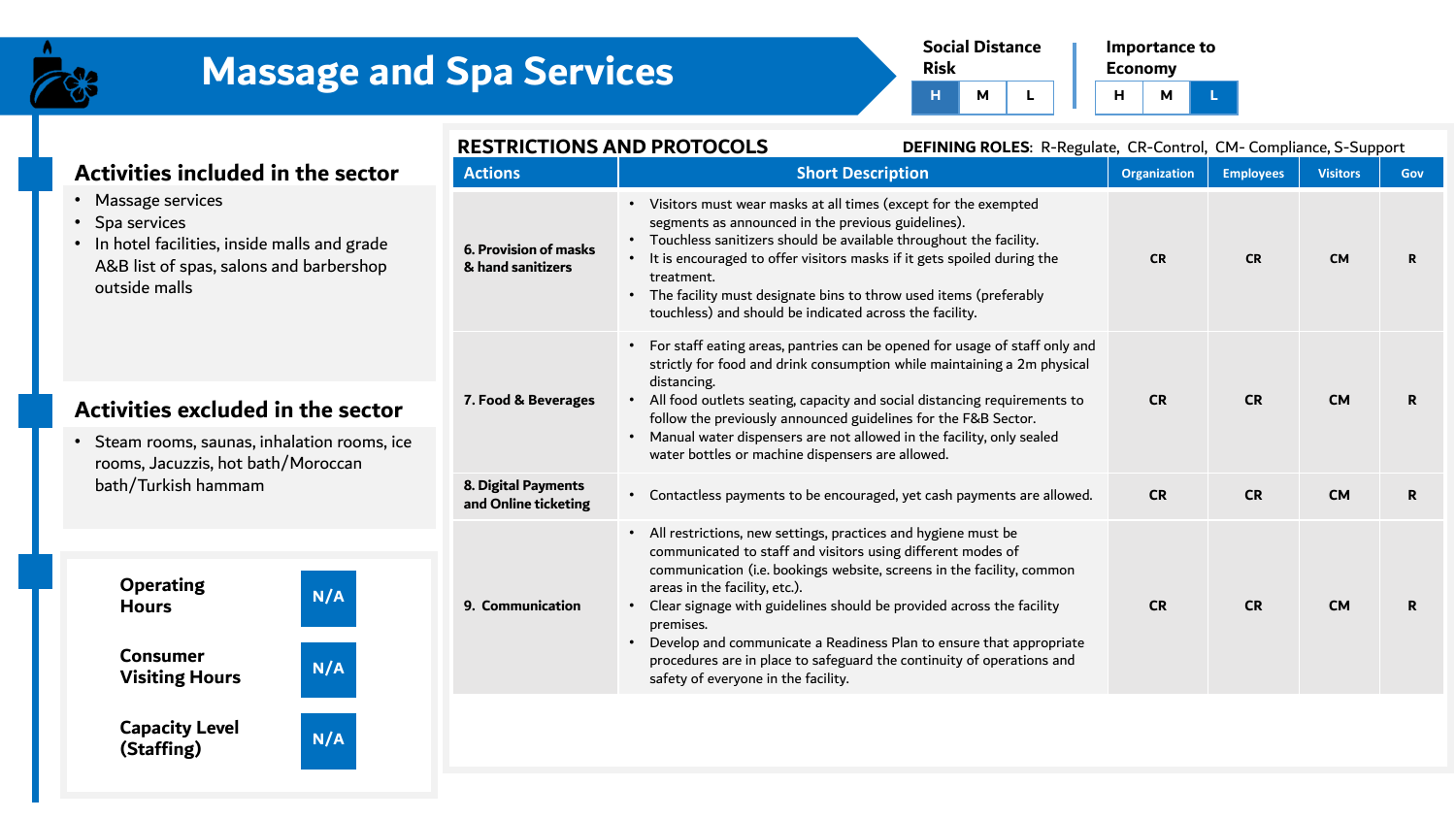

|                                                                                                      | <b>RESTRICTIONS AND PROTOCOLS</b> | DEFINING ROLES: R-Regulate, CR-Control, CM-Compliance, S-Support                                                                                                                                                                                                                                                                                                                                                                                                                                                                                                                                                                                                                                                                                                                                              |              |                  |                 |             |  |
|------------------------------------------------------------------------------------------------------|-----------------------------------|---------------------------------------------------------------------------------------------------------------------------------------------------------------------------------------------------------------------------------------------------------------------------------------------------------------------------------------------------------------------------------------------------------------------------------------------------------------------------------------------------------------------------------------------------------------------------------------------------------------------------------------------------------------------------------------------------------------------------------------------------------------------------------------------------------------|--------------|------------------|-----------------|-------------|--|
| Activities included in the sector                                                                    | <b>Actions</b>                    | <b>Short Description</b>                                                                                                                                                                                                                                                                                                                                                                                                                                                                                                                                                                                                                                                                                                                                                                                      | Organization | <b>Employees</b> | <b>Visitors</b> | <b>Gov</b>  |  |
| • Theme parks (Indoor/IMG World)<br>Activities excluded in the sector<br>• One to one Meet and Greet |                                   | 1. Staff: [Direct and Indirect including concessionaires]: Employers to ensure<br>that:<br>All health & safety guidelines/standards are followed in staff<br>accommodation & transport facilities in line with Dubai Municipality<br>Health & Safety Guidelines ["DMHS"]<br>All protocols prescribed by DMHS must be adhered to - prior to staff<br>entering the premises "for Public Interaction"<br>" Mandatory Temperature Checks for all onsite staff<br>" Compulsory wearing of masks for all staff (except for the exemptions<br>announced in the latest guidelines)<br>" Compulsory wearing of Gloves for staff in specific occupational<br>activities such as handling patients, disinfecting surfaces or handling<br>waste<br>All staff to practice social distancing guidelines as approved by DMHS |              |                  |                 |             |  |
| • Events, Live Entertainment and Parties                                                             |                                   | in BOH and FOH areas<br>Pre-Shift briefings to be held virtually wherever possible                                                                                                                                                                                                                                                                                                                                                                                                                                                                                                                                                                                                                                                                                                                            |              |                  |                 |             |  |
| • Parade                                                                                             |                                   | 2. Hygiene Requirements                                                                                                                                                                                                                                                                                                                                                                                                                                                                                                                                                                                                                                                                                                                                                                                       |              |                  |                 |             |  |
| • Social gathering                                                                                   | <b>FOH</b><br><b>Theme Parks</b>  | " Prior to Opening: Complete park wash down and sterilization to be<br>conducted especially guest facing areas and back of house areas<br>including green rooms, ride control rooms, training facilities, admin<br>offices, washrooms/changing rooms/lockers and parking facilities.<br>" Frequent Sanitization of all high touch frequency areas [ATMs, credit<br>card machines, handrails, benches, toilets, dining surfaces, counter tops,<br>handrails, slides, lockers and structures for climbing or playing etc] in-<br>line with DMHS guidelines [Minimum once every hour or after every                                                                                                                                                                                                              | <b>CR</b>    | <b>CR</b>        | <b>CM</b>       | $\mathbf R$ |  |
| <b>Operating</b><br>N/A<br><b>Hours</b>                                                              |                                   | use].<br>" Mandatory provision for touch free hand sanitizer dispensers across<br>the facility<br>" Post Closure: Complete wash down and sanitization of common areas                                                                                                                                                                                                                                                                                                                                                                                                                                                                                                                                                                                                                                         |              |                  |                 |             |  |
| <b>Consumer</b><br>N/A<br><b>Visiting Hours</b>                                                      |                                   | [similar to prior to opening list]<br>" Mandatory Full Sterilization of facility once every week<br>" Facilities can visit Dubai Municipality website to select an accredited<br>cleaning and disinfection company through the link<br>https://www.dm.gov.ae/health-safety-approved-list/, or by contacting                                                                                                                                                                                                                                                                                                                                                                                                                                                                                                   |              |                  |                 |             |  |
| <b>Capacity Level</b><br>50%<br>(Customers)                                                          |                                   | Dubai Municipality's command room by dialing 8004006.<br>" Ensuring that ventilation systems of indoor spaces operate properly.                                                                                                                                                                                                                                                                                                                                                                                                                                                                                                                                                                                                                                                                               |              |                  |                 |             |  |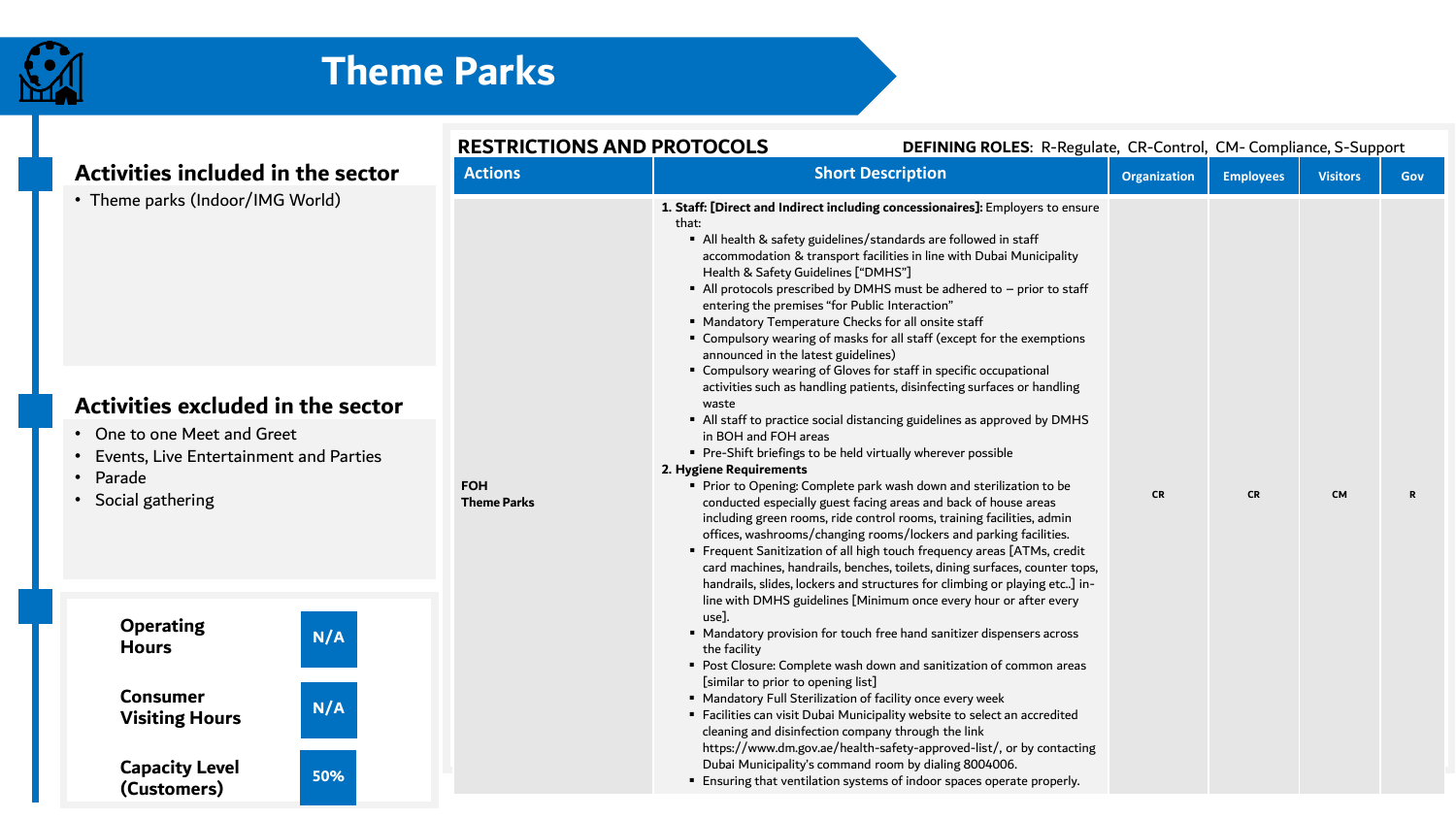

**(Customers)**

**50%**

|                                                                                                                                                                            |                                  | <b>RESTRICTIONS AND PROTOCOLS</b>                                                                                                                                                                                                                                                                                                                                                                                                                                                                                                                                                                                                                                                                                                                                                                                                                                                                                                                                                                                                                                                                                                                                                                                                                                                                                                                                                                                                                                                                                        | DEFINING ROLES: R-Regulate, CR-Control, CM-Compliance, S-Support |                  |                 |     |  |
|----------------------------------------------------------------------------------------------------------------------------------------------------------------------------|----------------------------------|--------------------------------------------------------------------------------------------------------------------------------------------------------------------------------------------------------------------------------------------------------------------------------------------------------------------------------------------------------------------------------------------------------------------------------------------------------------------------------------------------------------------------------------------------------------------------------------------------------------------------------------------------------------------------------------------------------------------------------------------------------------------------------------------------------------------------------------------------------------------------------------------------------------------------------------------------------------------------------------------------------------------------------------------------------------------------------------------------------------------------------------------------------------------------------------------------------------------------------------------------------------------------------------------------------------------------------------------------------------------------------------------------------------------------------------------------------------------------------------------------------------------------|------------------------------------------------------------------|------------------|-----------------|-----|--|
| Activities included in the sector                                                                                                                                          | <b>Actions</b>                   | <b>Short Description</b>                                                                                                                                                                                                                                                                                                                                                                                                                                                                                                                                                                                                                                                                                                                                                                                                                                                                                                                                                                                                                                                                                                                                                                                                                                                                                                                                                                                                                                                                                                 | <b>Organization</b>                                              | <b>Employees</b> | <b>Visitors</b> | Gov |  |
| • Theme parks (Indoor/IMG World)<br>Activities excluded in the sector<br>One to one Meet and Greet<br>Events, Live Entertainment and Parties<br>Parade<br>Social gathering | <b>FOH</b><br><b>Theme Parks</b> | 3. SOP's to be devised & approved in-line with DMHS requirements for staff,<br>customers, tenants & contractors [incl. RACI Matrix] covering hygiene<br>requirement.<br>4. Dedicated Hygiene manager/clean team<br>" Staff to be assigned to ensure compliance to all DMHS guidelines and<br>SOP <sub>s.</sub><br>5. Screening & Contingency/Emergency Plan:<br>■ Mandatory contactless screening for staff, guests, visitors &<br>contractors based on DMHS guidelines [If a visitor temperature equals<br>or exceeds 37.5 Celsius, he/she will be prohibited to enter the facility].<br>" The official authorities should be immediately notified in case of<br>detected cases with COVID-19 symptoms such as fever (≥37.5°C),<br>cough, myalgia or fatigue, shortness of breath, sore throat, runny nose,<br>diarrhea and nausea, headache, or loss of sense of smell or taste<br>amongst staff or if an emergency case is detected amongst users of the<br>facility.<br>" If staff were confirmed positive according to a COVID-19 PCR test by<br>an accredited facility, they are not to return unless they are granted a<br>medical certificate (clearance certificate) endorsed by DHA stating that<br>they are discharged from isolation.<br>" The facility administration must dedicate an isolation room, and set<br>procedures to handle COVID-19 suspect/confirmed cases as well as the<br>disinfection procedures as per DM guidelines<br>https://www.dm.gov.ae/health-safety-approved-list/, by contacting | <b>CR</b>                                                        | <b>CR</b>        | <b>CM</b>       | R   |  |
| <b>Operating</b><br>N/A<br><b>Hours</b>                                                                                                                                    |                                  | Dubai Municipality's command room by dialing 8004006.<br>" The facility must maintain adequate records of its<br>staff/guests/members, including names, telephone numbers and visit<br>dates, to assist if contact tracing becomes necessary. And to maintain<br>accurate work records of its staff for contact tracing purposes.                                                                                                                                                                                                                                                                                                                                                                                                                                                                                                                                                                                                                                                                                                                                                                                                                                                                                                                                                                                                                                                                                                                                                                                        |                                                                  |                  |                 |     |  |
| <b>Consumer</b><br>N/A<br><b>Visiting Hours</b>                                                                                                                            |                                  |                                                                                                                                                                                                                                                                                                                                                                                                                                                                                                                                                                                                                                                                                                                                                                                                                                                                                                                                                                                                                                                                                                                                                                                                                                                                                                                                                                                                                                                                                                                          |                                                                  |                  |                 |     |  |
| <b>Capacity Level</b><br><b>ENOL</b>                                                                                                                                       |                                  |                                                                                                                                                                                                                                                                                                                                                                                                                                                                                                                                                                                                                                                                                                                                                                                                                                                                                                                                                                                                                                                                                                                                                                                                                                                                                                                                                                                                                                                                                                                          |                                                                  |                  |                 |     |  |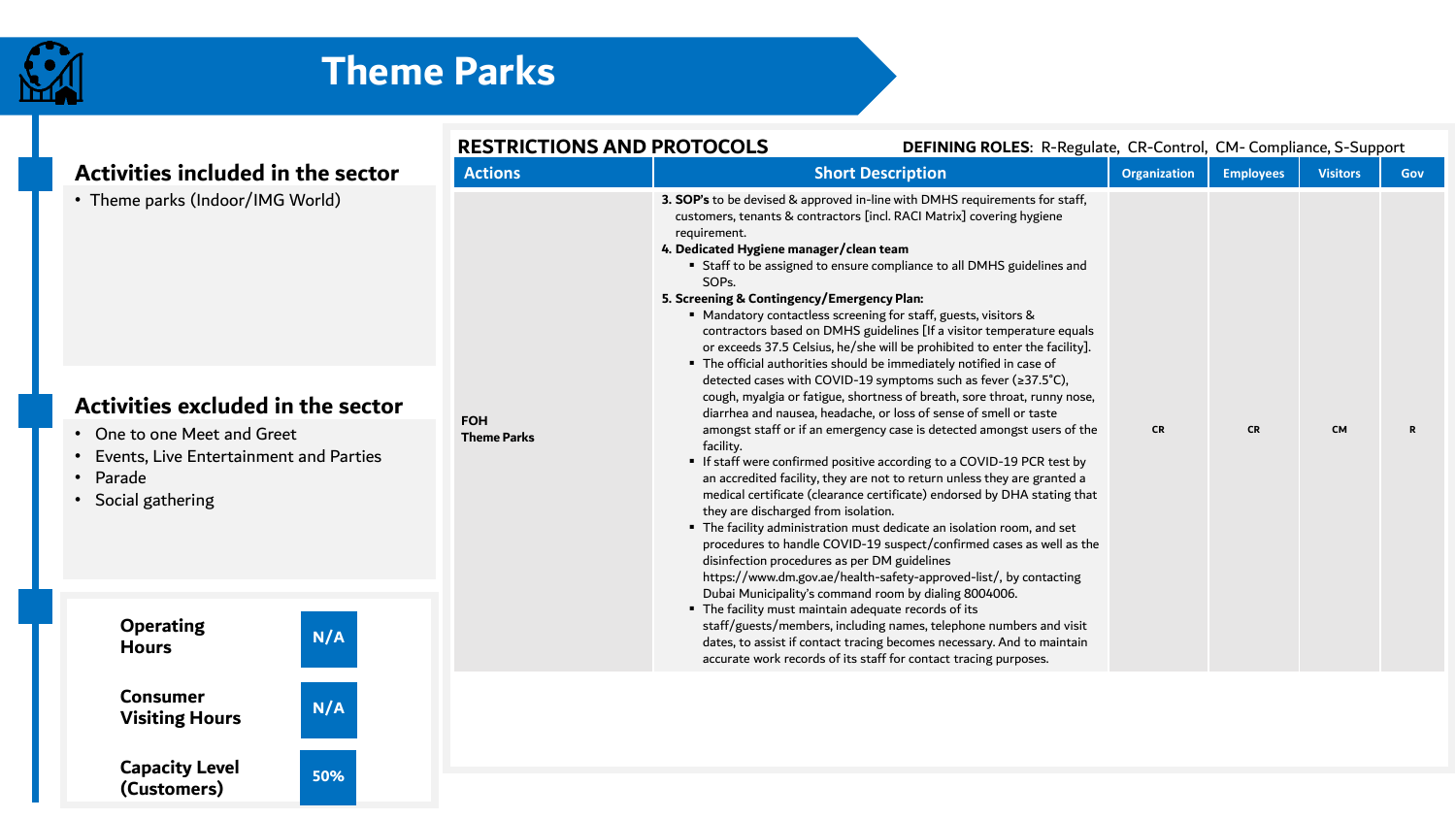

|                                                                                                                                                                                         | <b>RESTRICTIONS AND PROTOCOLS</b> |                                                                                                | DEFINING ROLES: R-Regulate, CR-Control, CM-Compliance, S-Support                                                                                                                                                                                                                                                                                                                                                                                                                                                                                                                                                                                                                                                                                                                                                                                                                                                                                                                                                                                                                                                                                                                                           |                     |                  |                 |     |
|-----------------------------------------------------------------------------------------------------------------------------------------------------------------------------------------|-----------------------------------|------------------------------------------------------------------------------------------------|------------------------------------------------------------------------------------------------------------------------------------------------------------------------------------------------------------------------------------------------------------------------------------------------------------------------------------------------------------------------------------------------------------------------------------------------------------------------------------------------------------------------------------------------------------------------------------------------------------------------------------------------------------------------------------------------------------------------------------------------------------------------------------------------------------------------------------------------------------------------------------------------------------------------------------------------------------------------------------------------------------------------------------------------------------------------------------------------------------------------------------------------------------------------------------------------------------|---------------------|------------------|-----------------|-----|
| Activities included in the sector                                                                                                                                                       | <b>Actions</b>                    |                                                                                                | <b>Short Description</b>                                                                                                                                                                                                                                                                                                                                                                                                                                                                                                                                                                                                                                                                                                                                                                                                                                                                                                                                                                                                                                                                                                                                                                                   | <b>Organization</b> | <b>Employees</b> | <b>Visitors</b> | Gov |
| • Theme parks (Indoor/IMG World)<br>Activities excluded in the sector<br>One to one Meet and Greet<br>Events, Live Entertainment and Parties<br>Parade<br>$\bullet$<br>Social gathering | <b>FOH</b><br><b>Theme Parks</b>  | 6. Ticketing area:<br>social distancing and capacity cap.<br>• 50% capacity cap at this stage. | " Customers with online pre-paid tickets, annual passes or other<br>forms of electronic access to the park are given priority.<br>However, walk-in customers are allowed subject to maintaining<br>" Compulsory wearing of masks for all visitors, bearing in mind<br>those except for the ones excluded from mask wearing such as<br>people having respiratory problems, kids below 6 etc (based on<br>the recently announced masks guidelines)<br>In-House security to monitor capacity restrictions [Applies to all<br>Facilities & Areas referenced in the document]<br>" 2m clear distance between people and 2m clear distance<br>between two groups of people. Not more than 10 people in one<br>group [can be family or friends] provided all pass through<br>screening process at entrance of the park.<br>" Strollers and Wheel Chairs to be allowed for renting and will<br>need to be sanitized post every use, but guests are encouraged<br>to bring their own strollers and wheel chairs.<br>" Wrist bands to be made available preferably through automated<br>dispensers [wherever possible] or distributed by hand at the<br>entrances post screening and must be worn by visitors at all | <b>CR</b>           | <b>CR</b>        | <b>CM</b>       |     |
| <b>Operating</b><br>N/A<br><b>Hours</b>                                                                                                                                                 |                                   | premises.<br>7. In-Park Staff and Guest Interaction Rules:                                     | times within the premises until exit.<br>Any customer without wrist band will be taken out from<br>In-park interaction of staff with guests only limited to dedicated                                                                                                                                                                                                                                                                                                                                                                                                                                                                                                                                                                                                                                                                                                                                                                                                                                                                                                                                                                                                                                      |                     |                  |                 |     |
| <b>Consumer</b><br>N/A<br><b>Visiting Hours</b>                                                                                                                                         |                                   |                                                                                                | information service booths, and during times of emergency.<br>" Staff must wear mask and gloves at all times.<br>• Character appearances to be allowed only at fixed schedule at<br>limited venues with no meet or greet allowed with guests                                                                                                                                                                                                                                                                                                                                                                                                                                                                                                                                                                                                                                                                                                                                                                                                                                                                                                                                                               |                     |                  |                 |     |
| <b>Capacity Level</b><br>50%<br>(Customers)                                                                                                                                             |                                   |                                                                                                | [Minimum 2m distance between character and guests with park<br>security responsible to monitor and ensure compliance].<br>" Ride Pre-shows only allowed on digital formats.                                                                                                                                                                                                                                                                                                                                                                                                                                                                                                                                                                                                                                                                                                                                                                                                                                                                                                                                                                                                                                |                     |                  |                 |     |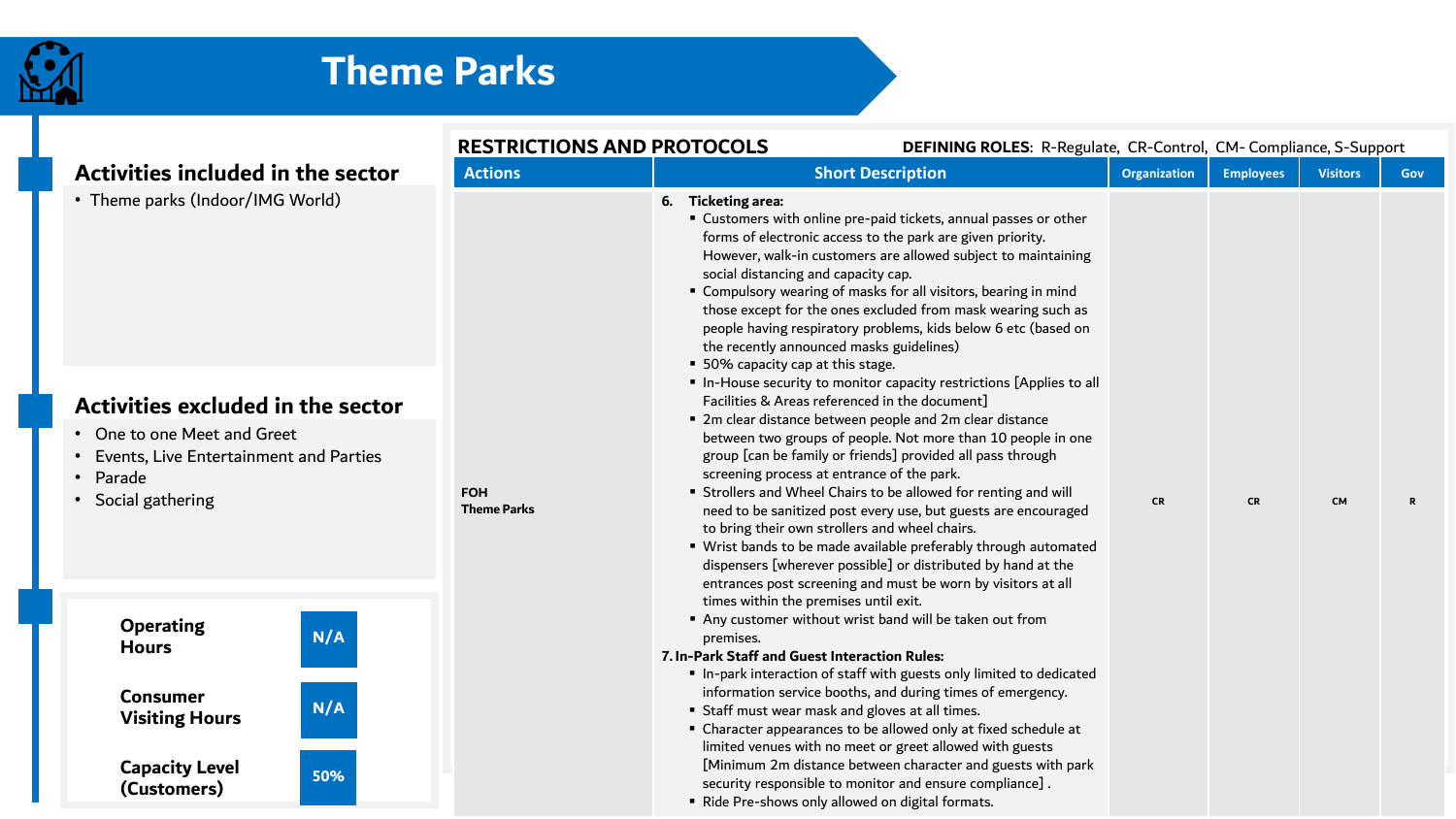

**(Customers)**

|                                                                                                     | <b>RESTRICTIONS AND PROTOCOLS</b> | DEFINING ROLES: R-Regulate, CR-Control, CM-Compliance, S-Support                                                                                                                                                                                                                                                                                                                                                                                                                                                                                                                                                                                                       |                     |                  |                 |            |
|-----------------------------------------------------------------------------------------------------|-----------------------------------|------------------------------------------------------------------------------------------------------------------------------------------------------------------------------------------------------------------------------------------------------------------------------------------------------------------------------------------------------------------------------------------------------------------------------------------------------------------------------------------------------------------------------------------------------------------------------------------------------------------------------------------------------------------------|---------------------|------------------|-----------------|------------|
| Activities included in the sector                                                                   | <b>Actions</b>                    | <b>Short Description</b>                                                                                                                                                                                                                                                                                                                                                                                                                                                                                                                                                                                                                                               | <b>Organization</b> | <b>Employees</b> | <b>Visitors</b> | <b>Gov</b> |
| • Theme parks (Indoor/IMG World)<br>Activities excluded in the sector                               |                                   | 8. Restrictions<br>Adult supervision of their children at all times to ensure<br>maintaining discipline and social distancing while in the venue.<br>" Valet Parking service is allowed conditional that they follow the<br>announced guidelines.<br>" Bus/buggy service from parking areas to the park to follow<br>social distancing guidelines for public transportation [To be<br>sanitized after every use].<br>" Water dispensers and water fountains are not allowed.<br>Elevators/escalators to operate with social distancing measures<br>and clear markings on the floors.<br>" Social gatherings of any sort, group events, and parties are not<br>allowed. |                     |                  |                 |            |
| • One to one Meet and Greet<br>Events, Live Entertainment and Parties<br>Parade<br>Social gathering | <b>FOH</b><br><b>Theme Parks</b>  | • Cashless admission payment is encouraged, cash is still<br>accepted.<br>" The facility management should be empowered to enforce the<br>guidelines without fear of abuse or harassment by users who do<br>not want to comply with the guidelines. Users who endanger<br>others' safety and wellbeing by refusing to comply with<br>guidelines should not be allowed in the premises after repeated<br>warning.<br>" Shower facilities, lockers and changing rooms are permitted                                                                                                                                                                                      | <b>CR</b>           | <b>CR</b>        | <b>CM</b>       | R          |
| <b>Operating</b><br>N/A<br><b>Hours</b><br><b>Consumer</b>                                          |                                   | conditional that cleaning and sanitization is performed after<br>every use, or at a minimum once every hour, and social<br>distancing must be maintained at all times. If operators unable<br>to maintain the strict cleaning, sanitization regimes, and social<br>distancing rules then these facilities must be limited/closed.                                                                                                                                                                                                                                                                                                                                      |                     |                  |                 |            |
| N/A<br><b>Visiting Hours</b><br><b>Capacity Level</b><br>50%                                        |                                   |                                                                                                                                                                                                                                                                                                                                                                                                                                                                                                                                                                                                                                                                        |                     |                  |                 |            |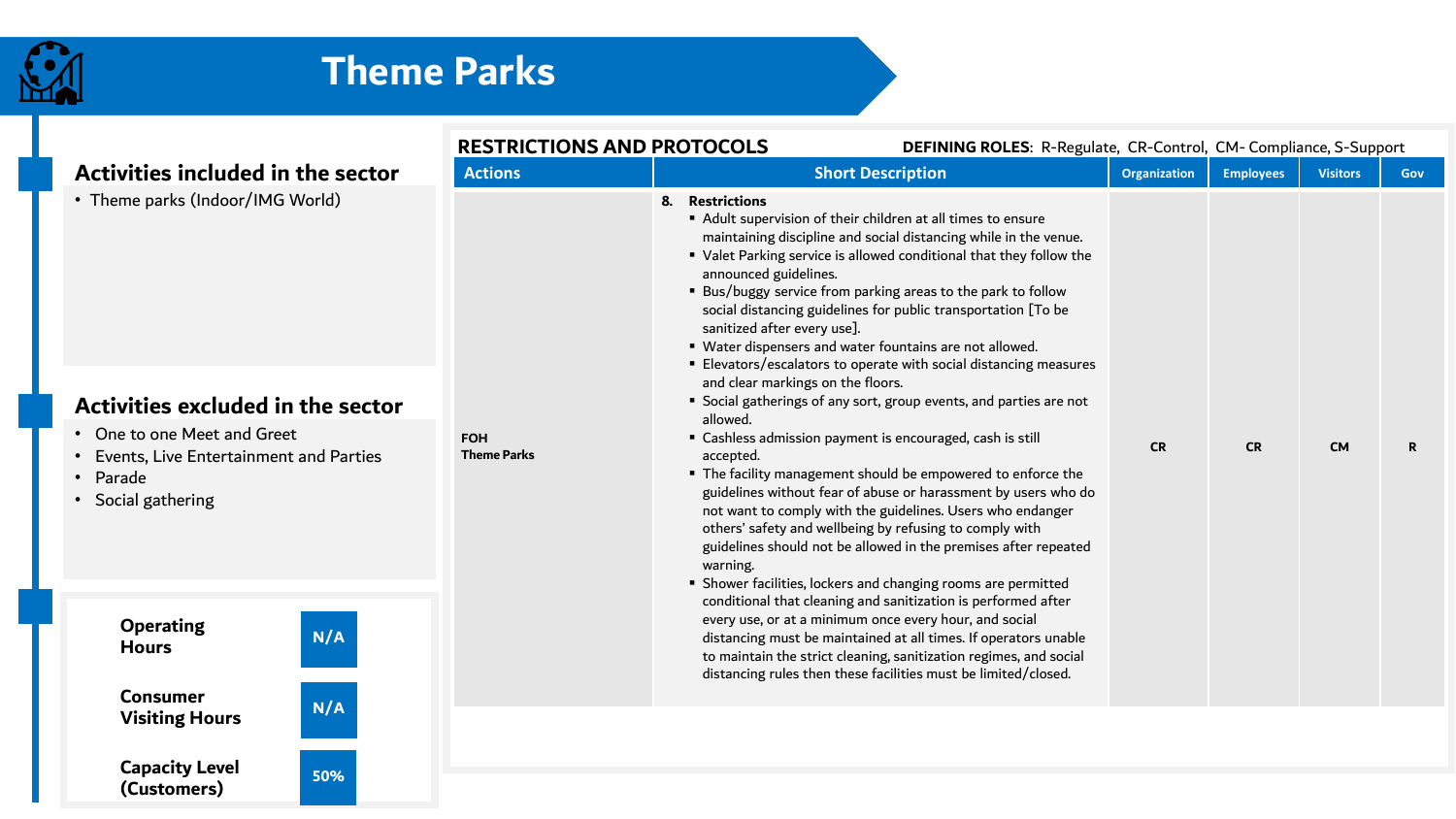

### **Theme Parks**



**Consumer Visiting Hours N/A**

**50%**

**Capacity Level (Customers)**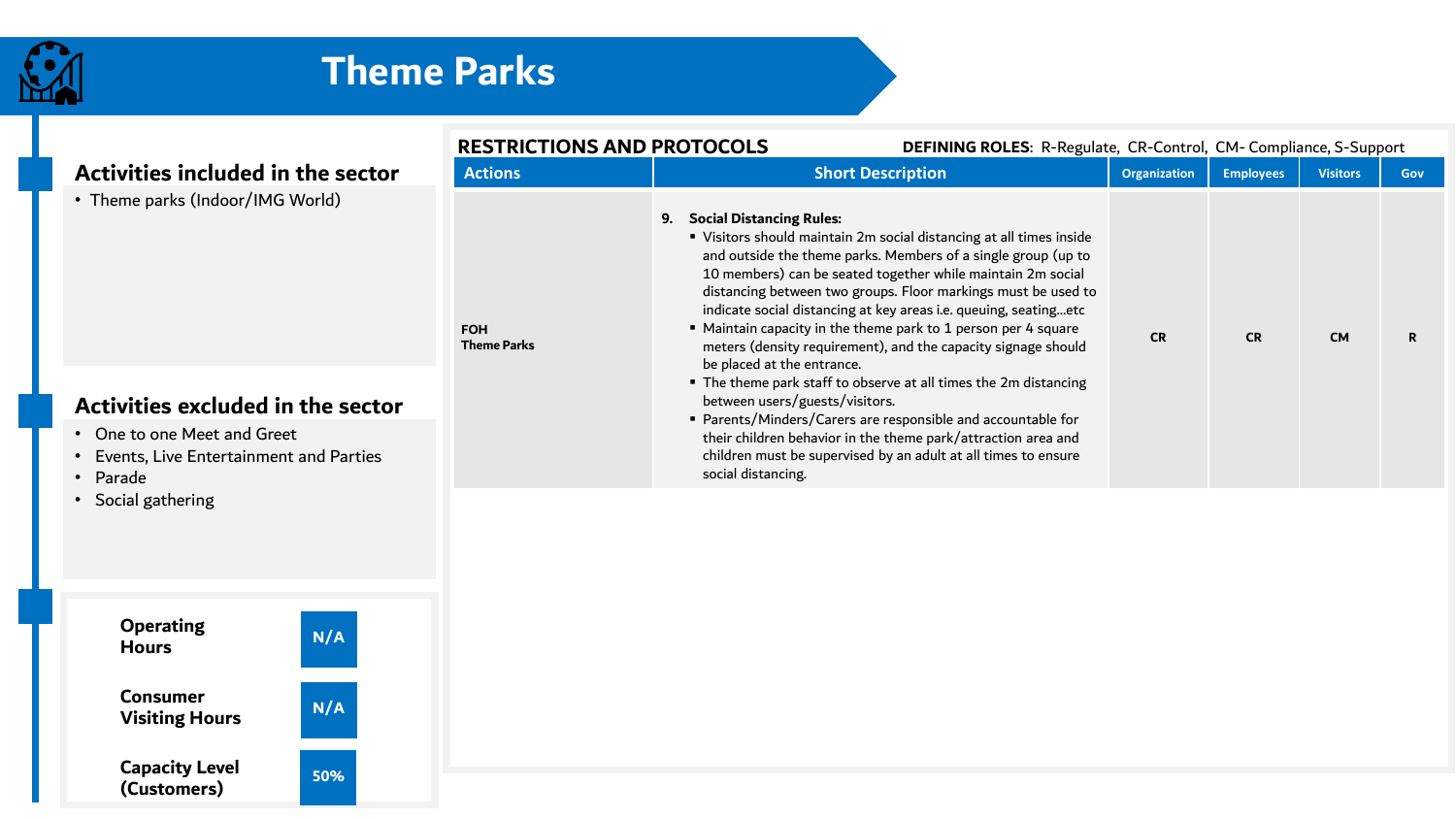

|                                                                                                      |                                              | <b>RESTRICTIONS AND PROTOCOLS</b><br>DEFINING ROLES: R-Regulate, CR-Control, CM-Compliance, S-Support                                                                                                                                                                                                                                                                                                                                                                                                                                                                                                                                                                                               |                     |                  |                 |             |
|------------------------------------------------------------------------------------------------------|----------------------------------------------|-----------------------------------------------------------------------------------------------------------------------------------------------------------------------------------------------------------------------------------------------------------------------------------------------------------------------------------------------------------------------------------------------------------------------------------------------------------------------------------------------------------------------------------------------------------------------------------------------------------------------------------------------------------------------------------------------------|---------------------|------------------|-----------------|-------------|
| Activities included in the sector                                                                    | <b>Actions</b>                               | <b>Short Description</b>                                                                                                                                                                                                                                                                                                                                                                                                                                                                                                                                                                                                                                                                            | <b>Organization</b> | <b>Employees</b> | <b>Visitors</b> | Gov         |
| • Theme parks (Indoor/IMG World)<br>Activities excluded in the sector<br>• One to one Meet and Greet |                                              | 1. Ride Entrances<br>Queuing at a minimum of 2m distance with clear floor markings<br>Rides Entrance Areas to operate at a maximum capacity of 50%.<br>No F & B allowed to be carried or consumed in ride entrance areas.<br>Every entrance and exit should have an installed touchless sanitizer<br>machine [if possible]<br>2. Ride Operations:<br>Each ride to only allow 1 individual per vehicle [except direct<br>family/same group which can be seated together]<br>Every alternate vehicle to be left empty (while taking into consideration<br>the ride/device balance)<br>Face masks are mandatory at all times, except when engaging in an<br>activity that may hinder normal breathing. |                     |                  |                 |             |
| Events, Live Entertainment and Parties                                                               |                                              | Walk through attractions to maintain one way flow of guests and<br>maintain 2m distance with floor markings                                                                                                                                                                                                                                                                                                                                                                                                                                                                                                                                                                                         |                     |                  |                 |             |
| • Parade<br>• Social gathering                                                                       | <b>Ride Operations</b><br><b>Theme Parks</b> | 3. Hygiene and Etiquette Requirements<br>Prior to Opening: Complete park washdown and sterilization to be<br>conducted for all rides and equipment.<br>Installation of touchless sanitizers at common areas. If touchless is not<br>possible, usage of normal one is mandatory.<br>Staff and guests should maintain hygiene, safe and desirable etiquette<br>at all times (i.e. no spitting in the pool, washing their hands more often,                                                                                                                                                                                                                                                            | <b>CR</b>           | <b>CR</b>        | <b>CM</b>       | $\mathbf R$ |
| <b>Operating</b><br>N/A<br><b>Hours</b>                                                              |                                              | cover their sneeze and coughs, maintaining social distancing, and<br>wearing masks wherever applicableetc.)<br>Provide gloves for rides where equipment [shooting etc.] needs to be<br>used.                                                                                                                                                                                                                                                                                                                                                                                                                                                                                                        |                     |                  |                 |             |
| <b>Consumer</b><br>N/A<br><b>Visiting Hours</b>                                                      |                                              | Sanitize control and dispatch panel, safety gates and railings after<br>every employee rotation.<br>Increase duration between rides to ensure wipe-down after every use<br>and thorough sanitization once every hour at minimum [timelines to be                                                                                                                                                                                                                                                                                                                                                                                                                                                    |                     |                  |                 |             |
| <b>Capacity Level</b><br>50%<br>(Customers)                                                          |                                              | customized in-line with types of rides ensuring compliance to hygiene<br>requirements].                                                                                                                                                                                                                                                                                                                                                                                                                                                                                                                                                                                                             |                     |                  |                 |             |